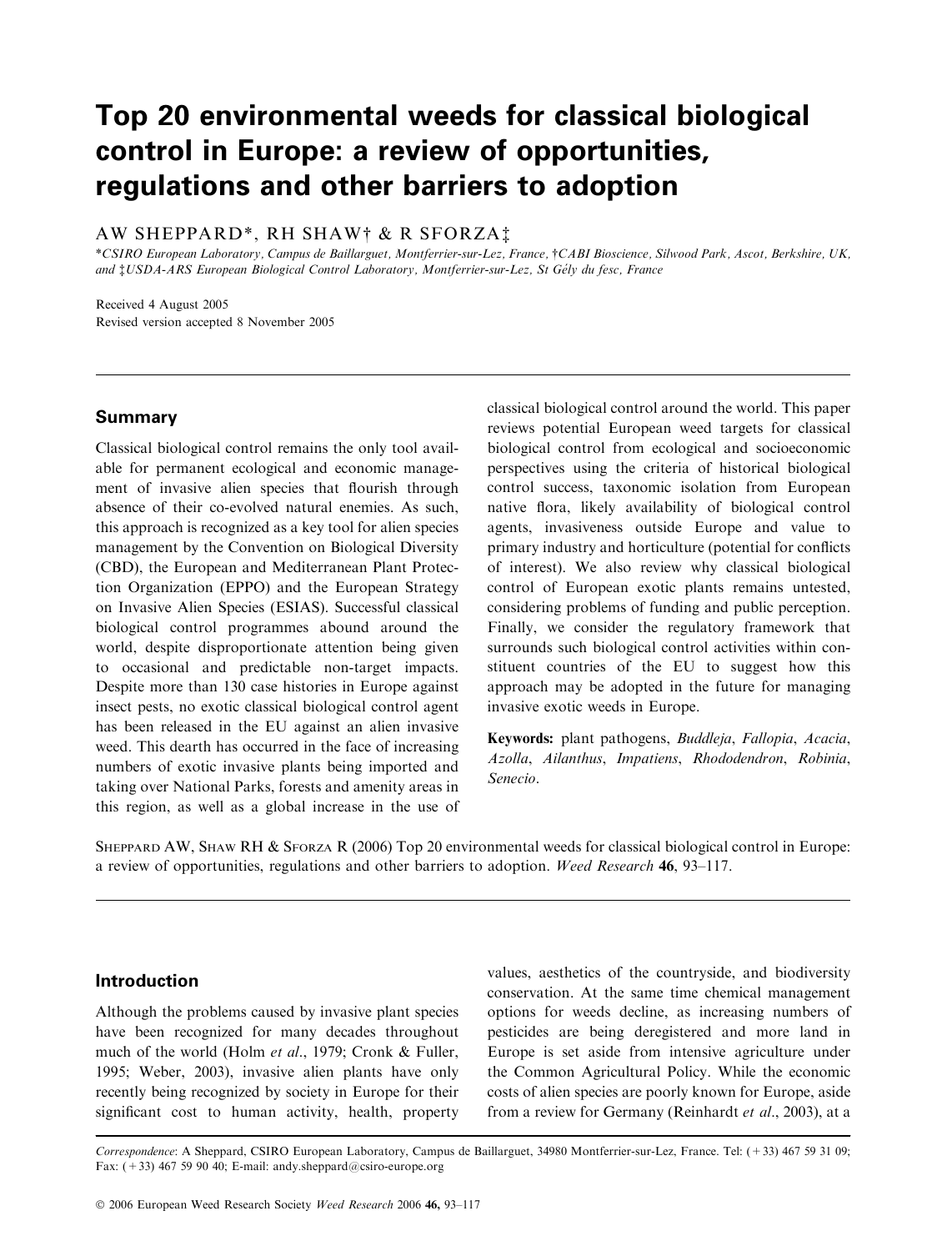worldwide scale alien plants make up more than a third of the economic costs of alien species (US\$350 billion; Pimentel, 2002). It has been estimated that up to a third of the flora of some European countries is now composed of species not of European origin that have at least naturalized, up to a tenth that have established and around one in a hundred that are significant alien invasive species (Williamson, 1996). In the UK this includes 39 species (Williamson, 1996). In France, 60 species are now considered to be causing damage to ecosystems and a further 157 species are considered potentially invasive (Aboucaya, 2004; Muller, 2004); while in Germany about 50 of 400 alien plant species are having significant negative impacts with half of these species affecting biodiversity (Kowarik, 2003; F. Klingenstein, pers. comm.). These numbers will increase and climate change will make a significant additional contribution by favouring species from Mediterranean regions (Walther et al., 2002).

European scientists working on biological invasions have long recognized the problems posed by, and the unique ecological and evolutionary conditions associated with, invasive alien species around the world (e.g. Elton, 1958). In the 1980s international collaborative research programmes were set up through both the Scientific Committee on Problems of the Environment (SCOPE; part of the International Council of Scientific Unions) and the OECD sponsored Cooperative Research Programme focussed on research into alien invasive species. SCOPE aimed to not only increase understanding of both the species and recipient environmental aspects associated with invasions, but also to set up a framework for their management. Over a 21-year period, SCOPE published 16 reports and books (reviewed in Williamson, 1996; Mooney et al., 2005), eight of which include European geographic coverage. These publications focus on the status of such invasions and academic assessments of why such invasions occur, etc., but very little on management. Significant collaborative research on invasive species through the EU Framework Program from the late 1990s included EPIDEMIE (http://www.ceh. ac.uk/epidemie/), focusing on invasive alien plants on Mediterranean Islands, and 'Giant Alien', a smaller project on Heracleum mantegazzeanum Sommier & Levier under FP5. Both these projects had species management components, but effective management strategies to the invasive species studied have neither been the dominant focus nor forthcoming. Under the current FP6, two current networks are DAISIE (http:// www.daisie.ceh.ac.uk/) and ALARM (http://www. alarmproject.net/alarm/), neither of which focus on management solutions for existing invasions.

As such, management-outcome driven invasive species research in Europe is lagging way behind other countries such as North America, Australia, New Zealand and South Africa, which have been actively managing invasive plants since the early 20th century. Why is this? One reason is that impacts of invasive species have been much less evident in Europe than in other countries (Manchester & Bullock, 2000). Not through lack of 'propagule pressure' (i.e. opportunities for such species to arrive and establish), however, as Europeans have been historically the most active at moving exotic plants around the world (Mack, 2001). Land management has also been much more intensive in Europe, compared with many less densely populated regions, and the late 20th century agrochemical revolution provided unprecedented short-term suppression solutions for weeds. This is now changing, with EU goals to reduce areas of production and reduce chemicals in the environment through sustainable production methods.

Significant parts of the European and Mediterranean flora may also have evolved under conditions of high human disturbance and agricultural activity. As there remain few, if any, European habitats that have not been significantly altered by man, so the alien invaders may have had less chance of being better adapted to these managed European ecosystems than the native flora (Cronk & Fuller, 1995). Indeed, some evidence suggests that the main costs of invasive alien plants in Europe are largely economic, through such plants being a nuisance to human activities, health and aesthetic values, rather than through suppression of native plant biodiversity or damage to native ecosystems (e.g. Manchester & Bullock, 2000). In contrast, North America, Australasia and South Africa with much more extensive agriculture and pristine natural environments have been suffering severe economic losses and significant environmental decay from invasive plants for over 100 years.

By trial and error over the last 200 years, classical biological control has, in these and other countries, slowly proved itself to be the only low risk and viable, if not always reliable, long-term ecological solution to such invasions and, therefore, the only means for permanent ecological and economic management of introduced invasive alien species. Classical biological control uses coevolved and specific antagonists of the weed from its native range, which are then screened for risks to any prospective non-target native or commercially important species. These antagonists are then released into the weed populations and effectiveness is dependent on the natural enemy naturally invading such populations and providing long-term control. The approach has a long pedigree compared with many other areas of pest management. In countries outside Europe that promote its use, classical biological control has become a strongly science-based, highly regulated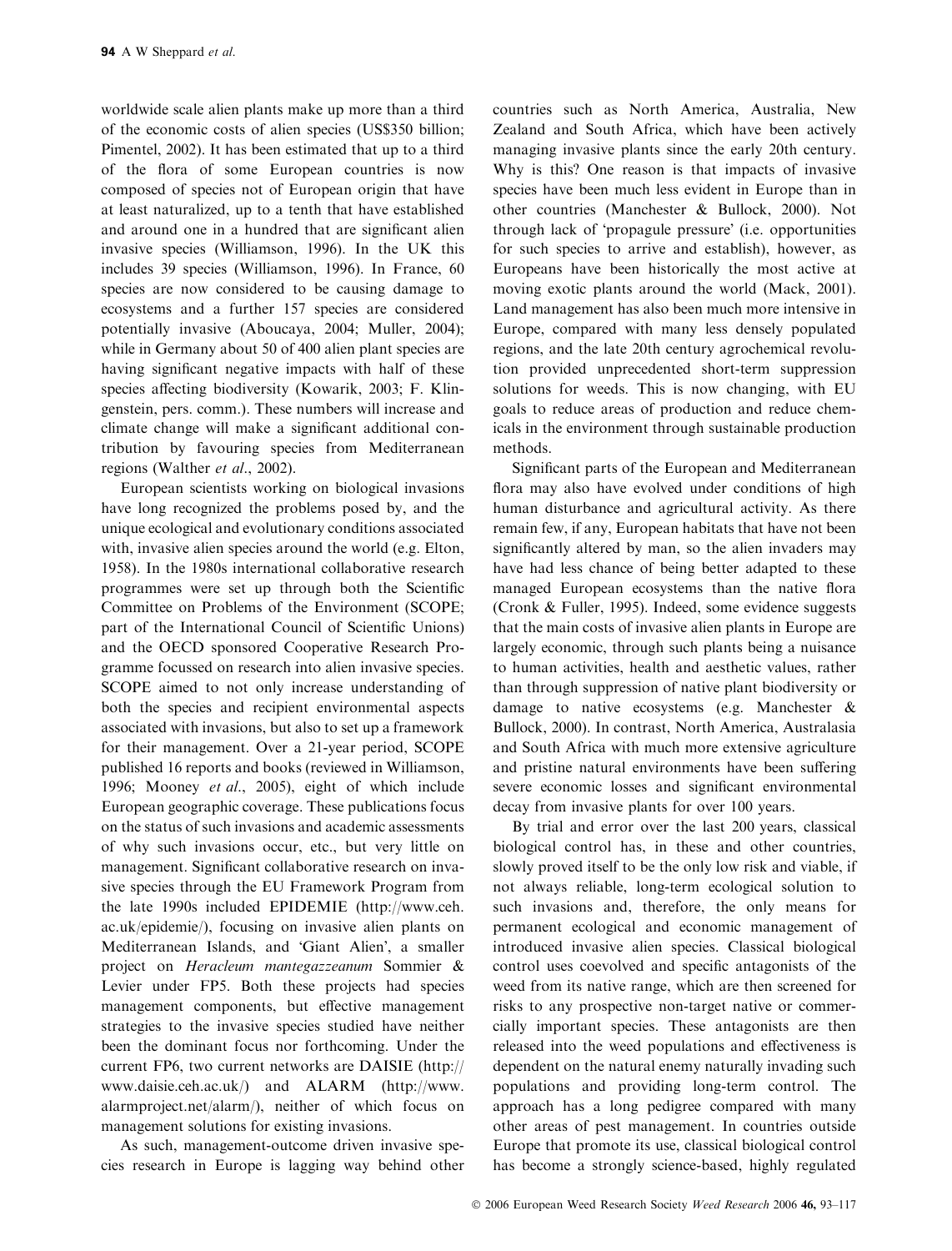and internationally recognized approach that can complement or even remove the need for contemporary agrochemical-based management options.

Despite being source countries for 381 releases of classical biological control agents for alien plants around the world (Julien & Griffiths, 1998), no classical biological agents have ever been released against alien invasive plants within the European Union (Shaw, 2003). Weed biological control research has been restricted to inundating indigenous crop weeds with indigenous natural enemies (Müller-Schärer & Scheepens, 1997). Classical biological control against exotic insect pests, if rather poorly regulated, is practiced in Europe. The BIOCAT database (Greathead & Greathead, 1992) lists 137 agent species that have comprised 276 releases since 1901. Now that the increasing impacts and costs of invasive alien plants are being recognized in Europe, particularly in National Parks, forests, amenity areas and on islands (e.g. Muller, 2004), it is appropriate to review the future relevance and application of classical biological control of weeds in Europe, alongside the associated necessary regulations.

In this paper, we review opportunities and constraints for the use of classical biological control against alien plants in Europe. We attempt to prioritize the top 20 widespread alien plants invading non-cropping ecosystems in Europe for their potential as targets for classical biological control from an ecological, social and economic perspective. Cropping weeds have been the subject of a previous review (Schroeder et al., 1993). We also discuss public perception and the legislative and regulatory framework within the EU and its constituent countries and how these constrain adoption of this approach in Europe (cf. Ghosheh, 2005).

# Why are aliens so invasive?

Many plants both native and alien to Europe are already, or have the potential to cause economic or environmental problems in Europe. Invasive alien species, however, have been singled out worldwide as a high-risk group under the CBD. Alien plants have a greater tendency to predominate in lists of 'worst weeds' in both natural and agro-ecosystems, as they have a greater tendency to form suppressive monocultures and as such far outweigh native species as regards impacts (Pimentel, 2002). The ecological interactions between a colonizing species and the environment it successfully colonizes, the so called 'invasion criterion' (Crawley, 1997), does not fundamentally differ between alien and native species. However, alien species colonization and invasion are accompanied by novel ecological and evolutionary processes. Novel ecological interactions take place with competitors (Williamson, 1996), mutualisms (Richardson et al., 2000; Cesar, 2005) and antagonists (Evans  $\&$  Ellison, 2003), or lack thereof (Keane & Crawley, 2003), within new environmental arenas of resource availability and disturbance. Opportunities for rapid post-invasion evolution, including genotype hybridization, within founder populations leading to novel genotypes and transgressive (extreme) phenotypes showing higher fitness in the novel environment, although hard to demonstrate, are also associated with the overriding success of alien invaders over ecologically similar native species (Williamson, 1996; Müller-Schärer et al., 2004).

# Classical biological control of weeds: practise and performance

The recently characterized 'enemy-release hypothesis' encapsulates how escape from natural enemies can act to increase invasiveness in alien species (Keane & Crawley, 2003). Classical biological control is an internationally recognized ecological approach that exploits this to manage invasive alien species for the public good. Where effective, an ecological equilibrium is permanently restored through top-down suppression of invader populations by the highly specific natural enemies (biological control agents) transported from the native range of the invader into its exotic range. This is achieved either from resource-limited agents exploiting high-density invader populations, or from the agents themselves escaping their natural enemies and reducing the invader to levels where invader density provides a negative feedback on agent populations. Biological control, therefore, may be effective even if the target is not being regulated by its natural enemies in the native range. Effective agents do not require regular application, as they spread naturally through the invader populations. Classical biological control has a historically tarnished reputation largely due to early unscientific and uncontrolled releases of vertebrate predators to control pests (e.g. releasing cats to control rats on islands). Even when this led to success, these predators also decimated native species. More recent cases of insect biological control agents spreading beyond their intended targets (e.g. the spread of Harmonia axyridis Pallas across Europe; Roy et al., 2005), result from historically unregulated use of biological control against insect pests in Europe. Classical biological control of weeds now adopts a precautionary approach using the most specific antagonistic invertebrates and microorganisms against selected targets and follows best-practice scientific risk analysis and regulatory approval prior to release (Sheppard et al., 2003). When conducted as such, negative effects have proved almost entirely predictable (Pemberton, 2000).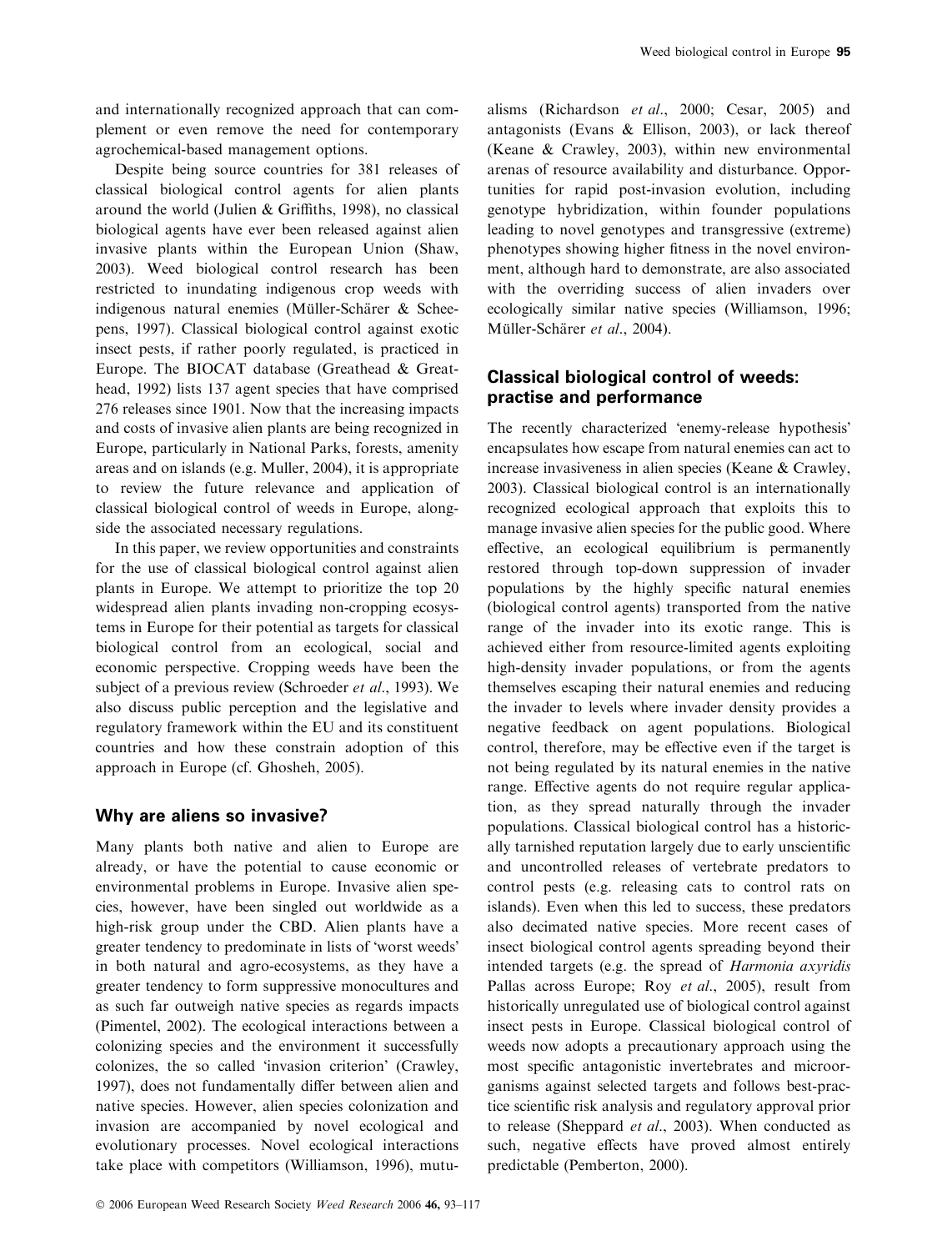Classical biological control has internationally recognized standards and procedures under the International Plant Protection Convention (IPPC, 2005), the Organization for Economic Co-operation and Development (OECD, 2004) and the European and Mediterranean Plant Protection Organization (EPPO, 1999, 2000). While these standards are advisory, they reflect accepted, co-ordinated and effective risk analysis and decision-making processes and regulations that exist in several countries and organizations around the world that have pioneered classical biological control of weeds (Sheppard  $et$  al., 2003).

Classical biological control of weeds has a good safety record and a respectable rate of success, despite some high profile criticism (Louda et al., 1997). Over 1000 releases of more than 350 biological control agent species have been made against more than 100 target alien plants around the world since the late 1800s (Julien & Griffiths, 1998). Ten released agents have been observed feeding on non-target species. However, this feeding, in all cases except one, was anticipated by the pre-release risk assessment, using internationally recognized host specificity testing procedures (Pemberton, 2000; Sheppard et al., 2005). This non-target feeding is therefore a consequence of the government decision to release the agent, based on societal values at that time, and not weaknesses in the risk assessment process. Of all agents released, only two cases (0.6%) have led to anticipated feeding that caused significant non-target population suppression in one or two of the countries where such agents were released (Louda et al., 2003). In terms of success, biological control of weeds is often disparaged as only 20% of agent releases (Crawley, 1989) and 34% of agent species released (Julien et al., 1984) have significantly suppressed their target weeds. However, from a target perspective, a review of completed programmes in Australia, South Africa, New Zealand, Hawaii and Mauritius by Myers and Bazely (2003) shows that more than 75% (range 50– 85%) of target weeds have been significantly or permanently controlled. Chance of control success is not particularly constrained by target life-history strategy or genetic variability (Chaboudez & Sheppard, 1995), climate or continent (Julien et al., 1984), but is often related to the amount of investment in the programme (Fowler, 2000).

# Targets for classical biological control of weeds: prioritizing invasive plants in Europe

For this review, the available scientific literature listing and for prioritizing alien plant species (mostly for rate of spread, distribution and perceived economic impacts) across European countries (Holm et al., 1979; Crawley, 1987; Clement & Foster, 1994; Lowe et al., 2000; Weber, 2003; Aboucaya, 2004; CABI, 2004; Muller, 2004; EPPO, 2005; Brunel & Tison, 2006) was cross-referenced. This generated a full list of over 200 of what we accepted to be the most important alien invasive species in both Mediterranean and temperate climates across terrestrial and aquatic ecosystems. In Europe, where weed biological control is still in its infancy, it will be important to identify initial weed targets that will have the widest ownership and be acceptable to even the sternest critics of biological control (Lonsdale et al., 2001). With this in mind, the list was then assessed for biological control potential based on (i) historical success of biocontrol against these targets, ecological homologues and related species, (ii) taxonomic isolation of these weeds from European native flora (as a measure of risk of non-target damage), (iii) likelihood of suitable natural enemies being available as potential agents, (iv) target value to agriculture, horticulture and forestry (potential conflicts of interest) and (v) whether species were significantly invasive outside Europe (opportunities for international collaboration; see Sforza & Sheppard, 2006). Impacts on European biodiversity could not be used, as so little data are available, but are presented where known. Each author independently considered these five questions and the number of positive responses was tallied for each species across all authors and used to prioritize the weeds for biological control. Where the number of positive responses was the same for different species, the relative geographical distribution and local abundance within and between European countries was used to further prioritize the species. It was not possible to leave out all species with actual or potential conflicts of interest, because in a continent as culturally diverse as Europe nearly all alien species are valued by someone.

Twenty alien plant species were identified through this process as having positive responses to four of five of the questions posed. These are listed in Table 1.

Of the remaining species prioritized, a further five species had three positive responses to the five questions and were considered to be sufficiently suitable to merit a mention but are not discussed further here. These were: Cortaderia selloana (Schultes & Schultes fil.), Eucalyptus globulus Labill., Lagarosiphon major Ridley Moss., Opuntia spp. (e.g. O. ficus-indica (L.) Mill and O. monoacantha (Willd.) Haw) and Ricinus communis L.

Of the 20 potential targets for classical biological control in Table 1, five have had substantially or partially successful (sensu McFadyen, 1998) biological control programmes implemented against them elsewhere in the world: Acacia spp., Azolla filiculoides Lam. and Solanum elaeagnifolium Cav. (in South Africa),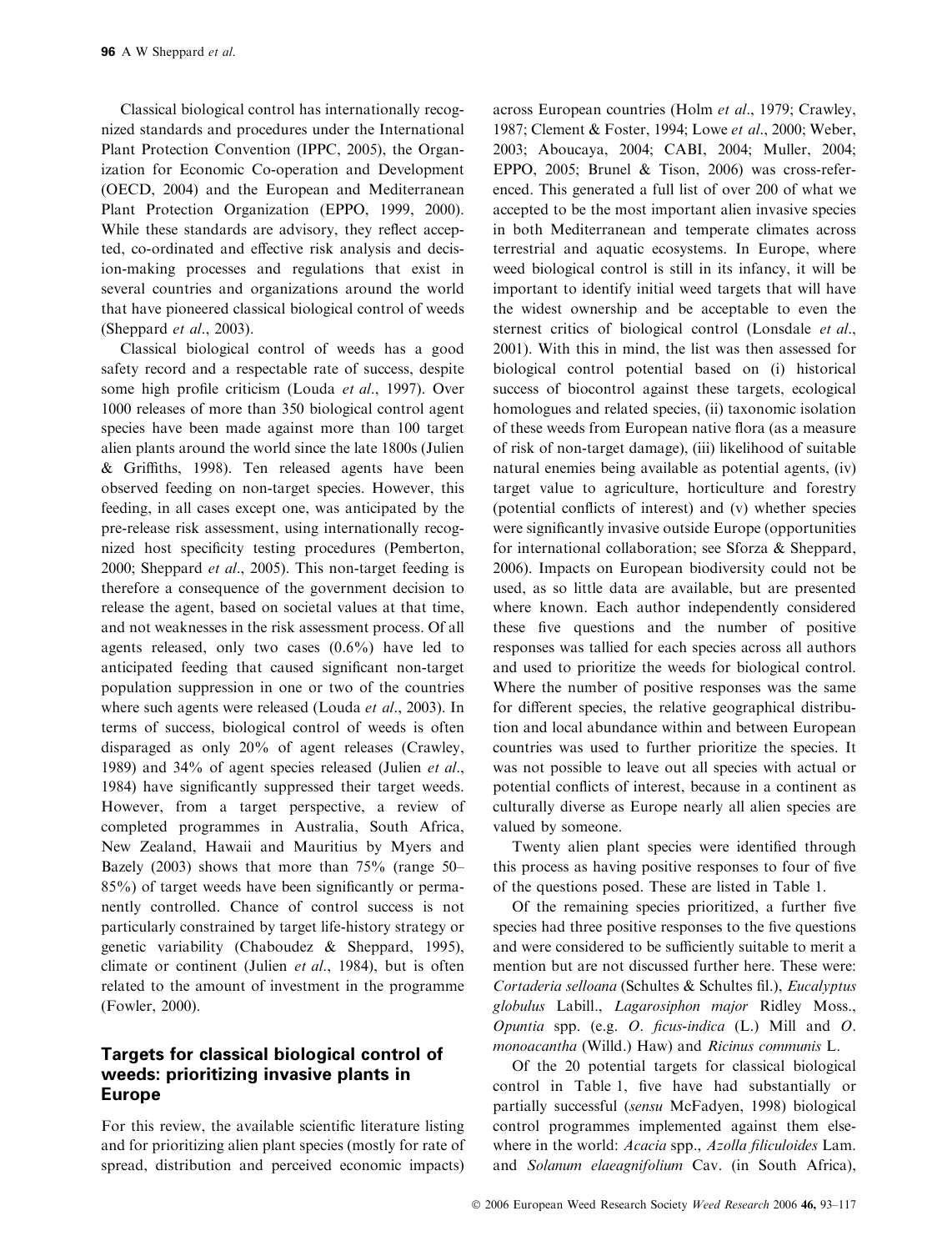| Species                   | Life form* | Area of<br>origin | EU climate<br>distribution | Genus native<br>to Europe | Conflict of<br>interest <sup>+</sup> | Past or current<br>biological<br>control programs/<br>publications |
|---------------------------|------------|-------------------|----------------------------|---------------------------|--------------------------------------|--------------------------------------------------------------------|
| Buddleja davidii          | Ph         | China             | Temperate                  | Noi                       | $\Omega$                             | Yes                                                                |
| Fallopia japonica         | Ge         | Japan             | Temperate                  | Yes                       | No                                   | Yes                                                                |
| Acacia dealbata           | Ph         | Australia         | Mediterranean              | Noi                       | $\Omega$                             | Yes§                                                               |
| Azolla filiculoides       | Hy         | N America         | Temp/Med                   | Noi                       | No                                   | Yes§                                                               |
| Ailanthus altissima       | Ph         | China             | Temp/Med                   | Noi                       | No                                   | Yes                                                                |
| Impatiens glandulifera    | He         | India             | Temperate                  | Yes                       | $\Omega$                             | <b>No</b>                                                          |
| Rhododendron ponticum     | Ph         | S Europe          | Temp/Med                   | Yes                       | O                                    | Yes                                                                |
| Robinia pseudoacacia      | Ph         | N America         | Temperate                  | <b>No</b>                 | F                                    | <b>No</b>                                                          |
| Senecio inaequidens       | He         | S Africa          | Temp/Med                   | Yes                       | No                                   | Yes                                                                |
| Ambrosia artemisiifolia   | Th         | C America         | Temp/Med                   | Yes                       | No                                   | Yes§                                                               |
| Carpobrotus edulis        | Ch         | S Africa          | Temp/Med                   | Not                       | No                                   | <b>No</b>                                                          |
| Heracleum mantegazzianum  | He         | W Asia            | Temperate                  | Yes                       | No                                   | Yes                                                                |
| Solanum elaeagnifolium    | He         | S America         | Tem/Med                    | Yes                       | <b>No</b>                            | Yes§                                                               |
| Baccharis halimifolia     | Ph         | N America         | Mediterranean              | <b>No</b>                 | <b>No</b>                            | Yes§                                                               |
| Hydrocotyle ranunculoides | Hy         | N America         | Temp/Med                   | Yes                       | <b>No</b>                            | Yes                                                                |
| Ludwigia grandiflora      | He         | S America         | Temp/Med                   | Yes                       | No                                   | Yes                                                                |
| Crassula helmsii          | Hy         | Australasia       | Temperate                  | Yes                       | <b>No</b>                            | <b>No</b>                                                          |
| Elodea canadensis         | Hy         | N America         | Temperate                  | <b>No</b>                 | <b>No</b>                            | No                                                                 |
| Myriophyllum aquaticum    | Hy         | S America         | Temp/Med                   | Yes                       | <b>No</b>                            | Yes                                                                |
| Solidago canadensis       | Ge         | N America         | Temperate                  | Yes                       | No                                   | No                                                                 |

Table 1 Exotic invasive plants in Western Europe prioritized as potential biocontrol targets arranged by lines into groups of decreasing priority, but of similar priority within each group

\*Ph = Phanerophyte, Ge = geophyte, Hy = hydrophyte, He = hemicryptophyte, Th = therophyte, Ch = chamaephyte.

 $\dagger$ O = current ornamental interest, F = value as forestry tree – simple aesthetic value of certain aliens weeds is not considered a conflict of interest as biocontrol will only reduce their density not eradicate them.

-Family or subfamily also not native to Europe.

§Has had a biological control program somewhere that has recorded at least partial success (sensu McFadyen, 1998)

Baccharis halimifolia L.(in Australia) and Ambrosia artemisiifolia L. (in Russia). Six are aquatic weeds for which, as a group, biological control has had a particularly high success rate worldwide (Forno & Julien, 2000). Six have potential classical biological control agents already present in Europe that are either native European species (for Rhododendron ponticum L. and Senecio inaequidens DC.) or accidentally introduced exotic species (for S. inaequidens, Robinia pseudoacacia L., A. filiculoides and A. artemisiifolia). Eight have highly similar congeners also invading Europe (see species accounts), and in some of these cases such congeners might be better considered as biological control targets together to avoid future species replacement if their habitats and ranges overlap. Nine are in genera not native to Europe and five of these are in families or subfamilies with similar status. This should lower the likelihood that specialist agents might attack native non-target species and allow broader levels of specificity in potential agents selected against such targets (assuming there is a low risk of such agents finding related natives in neighbouring Asia and Africa).

#### 2006 European Weed Research Society Weed Research 2006 46, 93–117

# Top 20 potential targets for classical biological control of weeds in Europe

Each of the 20 species in Table 1 is described in the following species accounts, providing information relevant to their potential as targets for classical biological control. These species accounts draw on, but do not individually cite standard references as follows: Mabberley (1987) for species numbers and geographical distribution per genus; Randall (2002) for known weeds; regional weed importance from Crawley (1987) and Clement and Foster (1994) for the UK, Muller (2004) for France, Kowarik (2003) for Germany and Eastern Europe, Brunel and Tison (2006) and EPIDEMIE (http://www.ceh.ac.uk/epidemie and associated publications) for Mediterranean countries and islands and Flora Europaea (Tutin et al., 1964–1991) for Europe in general; and biological control releases from Julien and Griffiths (1998). Significant conflicts of interest for control of these weeds are also highlighted, where appropriate; however here we do not consider 'some aesthetic value' as a significant conflict of interest for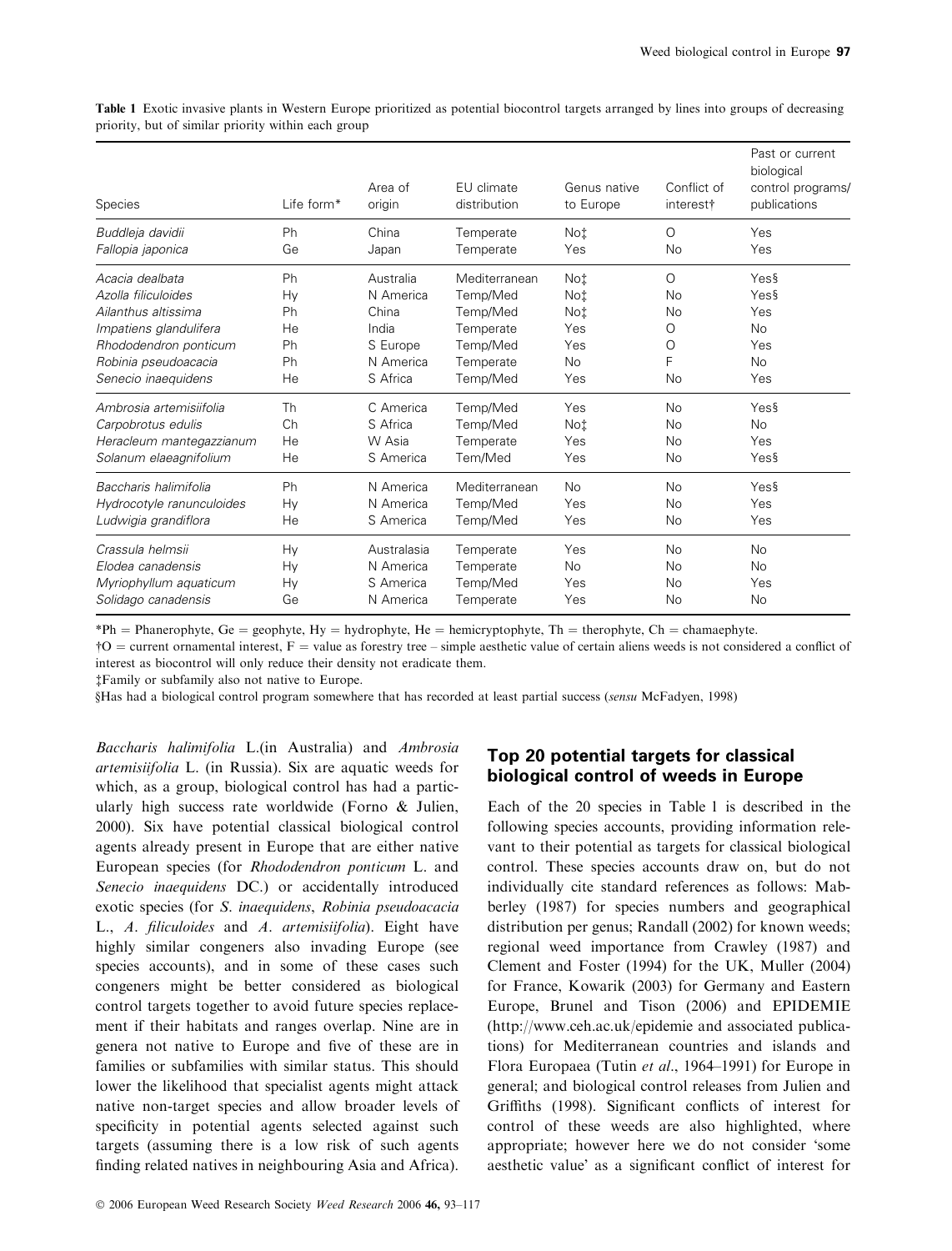biological control of these weeds, as biological control causes only weed density reduction at high density rather than eradication (cf. Table 1).

## Buddleja davidii Franchet

Buddleja (Buddlejaceae) contains  $c$ . 100 species originating from eastern Asia of which 15 species are considered weeds worldwide. Buddlejaceae is exotic to Europe. Buddleja davidii is the dominant invasive species in Europe, however six other species are also naturalized (B. albiflora Hemsley, B. alternifolia Maxim., B. globosa Hope, B. japonica Hemsley, B. lindleyana Fortune ex Lindley and a B. davidii  $\times$  B. globosa hybrid (B.  $\times$  weyeriana Weyer). Buddleja spp. are popular ornamentals. Buddleja davidii is also valued as a butterfly attractant and a secondary succession revegetation species on scree slopes and mining sites.

## Origin, life history and ecology

Buddleja davidii is a shrub to small tree (phanerophyte) native to the highlands of south-western China (from Tibet to Hubei), where it is restricted to mineral soils and scree slopes, forms low thickets  $(1-1.5 \text{ m high})$  and extends up to 2600 m a.s.l. Reproduction is entirely by small windborne seeds (c. 3 million per plant; Miller, 1984) and plants have an extensive root system which assists drought tolerance and grows well in soils with pH 5.5–8.5.

## Distribution and importance

Buddleja davidii is a cosmopolitan invader in temperate regions (e.g. forestry weed in Australasia) with a European distribution from the Mediterranean to Bergen in Norway. Introduced to Europe as an ornamental in the 1890s, it spread rapidly from the 1930s. Currently most abundant in Western Europe, it is in the top 20 invasive alien plants in the UK and France and common in other European cities. Habitats include rock faces, walls, stream-sides, along railway lines and on disturbed urban sites. It can displace brickwork, paving, etc., often in inaccessible places, leaving high control and repair costs. Infestations form monocultures 2–5 m in height and fruit in the first season, with individuals living up to 40 years (Esler, 1988). Regeneration from cut stumps and seedbanks waiting for disturbance complicate management.

## Existing and potential biological control

Two weevils, Cleopus japonicus Wingelmüller and Mecyslobus erro Pascoe have been imported from China into New Zealand quarantine. The leaf-feeding C. japonicus (Fig. 1A and B), has been shown to significantly reduce plant size and performance, even killing 1 m tall plants (Kay & Smale, 1990; Zhang  $et$   $al$ , 1993). The completed

risk assessment of C. japonicus has led to a decision to release it as a classical biological control agent (N. Kay, pers. comm.). Two pathogens have also been reported as quite specific to B. davidii; Pseudocercospora buddleiae (W. Yamam.) Goh & W.H. Hsieh and Septoria merrillii Syd. In the UK stump treatments based on native fungal pathogens are being considered to tackle regrowth (Evans, 2002).

#### Fallopia japonica (Houtt.) Ronse Decraine

 $Fallopia$  (Polygonaceae) contains  $c$ . 24 species worldwide of which seven are considered weeds. Fallopia japonica var. japonica (Houtt.) Ronse Decr., the most invasive clone (Bailey, 1994), is referred to as Reynoutria japonica Houtt. in some parts of Europe and Polygonum cuspidatum Sieb. & Zucc. in Japan and North America. Fallopia japonica var. compacta (Houtt.) Ronse Decr. (Hook. f.) J.P.Bailey, two other species: F. sachalinensis and Fallopia baldschuanica (Regel) Holub, and a F. japonica  $\times$  F. sachalinensis (Schmidt) Ronse Decraine hybrid ( $F \times \text{bohemica Chrtek} \& Chrtkova$ ) J.Bailey) are also invasive, although their relative importance in Europe is still being studied. The hybrid appears to spread faster than either parent (Mandák et al., 2004).

#### Origin, life history and ecology

Fallopia japonica is rhizomatous dioecious perennial (geophyte) native to Japan, Korea and Taiwan where it grows in sunny places on hills, high mountains, road verges and ditches, river gravels and managed pastures on a wide range of soils from sea level to 2400 m a.s.l. (Maruta, 1983; Child & Wade, 2000). Reproduction is mainly vegetative from the rhizome fragments, but outcrossed wind-borne seed may also be important.

#### Distribution and importance

Fallopia japonica was introduced into Europe as an ornamental in the 1820s and spread exponentially throughout Europe during the 1900s on disturbed areas, roadsides and river banks via accidental transport of rhizome fragments. European material, of at least var. japonica, remains one female clone and produces no viable seed. These Fallopia spp. are invasive throughout the temperate world including much of North America and more recently in Australasia. They are on the IUCN 100 worst invasive species list (Lowe et al., 2000), are the second most damaging alien plant in Germany (landholder poll) and are in the top 10 invasive plant species in France and the UK, where F. japonica var. japonica is one of three species having impacts on biodiversity (Manchester & Bullock, 2000). Fallopia spp. increase risks of flooding, and the deep rhizomes hinder construction projects and cause physical damage to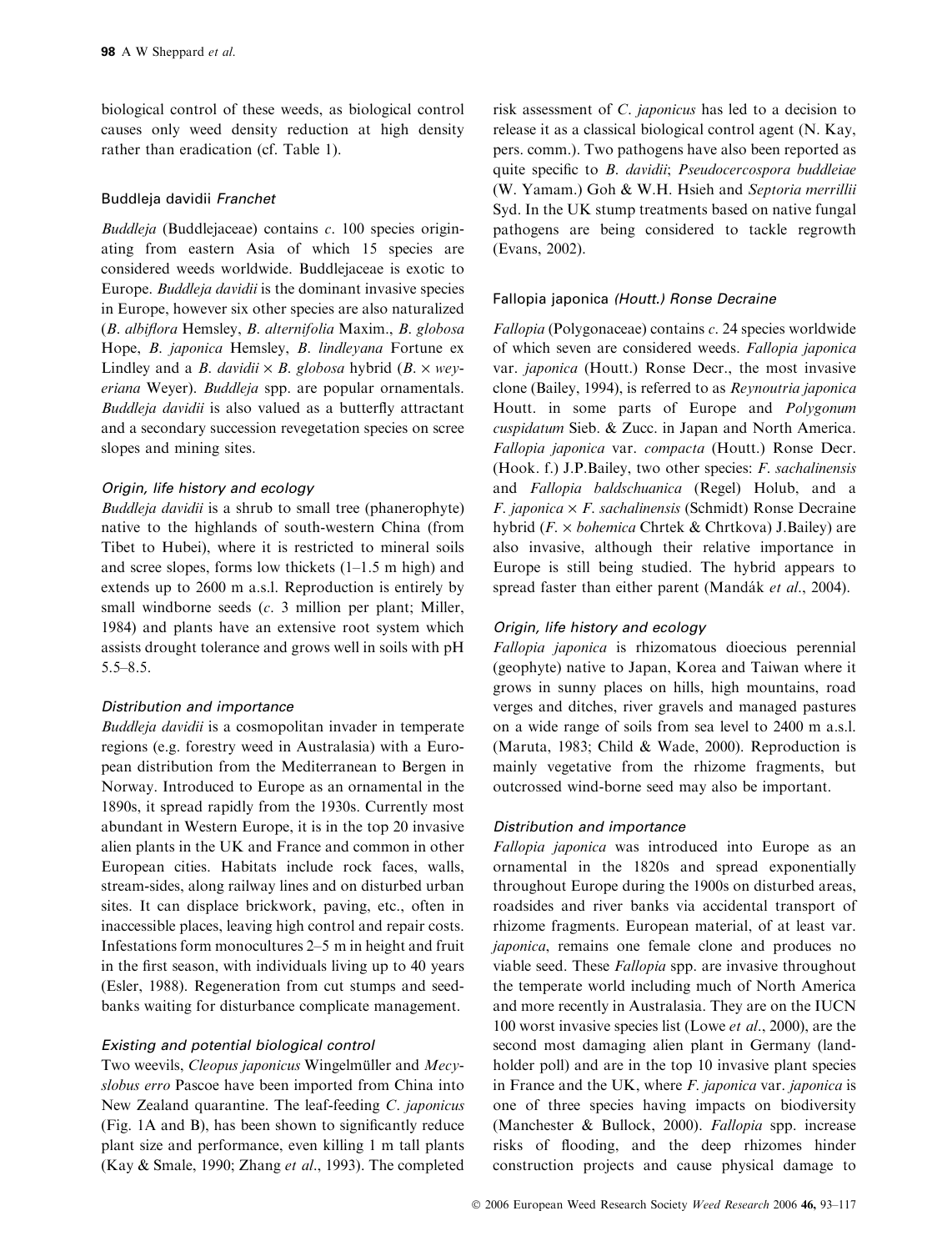

Fig. 1 Potential biological control agents for alien invasive plants in Europe: (A) the weevil and (B) the larvae of the weevil, Cleopus japonicus on Buddleja davidii, (C) the psyllid Aphalara sp. and (D) leaf spot Mycosphaerella sp. on Fallopia japonica, (E) the gall wasp Trichilogaster acaciaelongifoliae on Acacia longifolia, (F) the weevil Stenopelmus rufinasus on Azolla filiculoides (see text for details).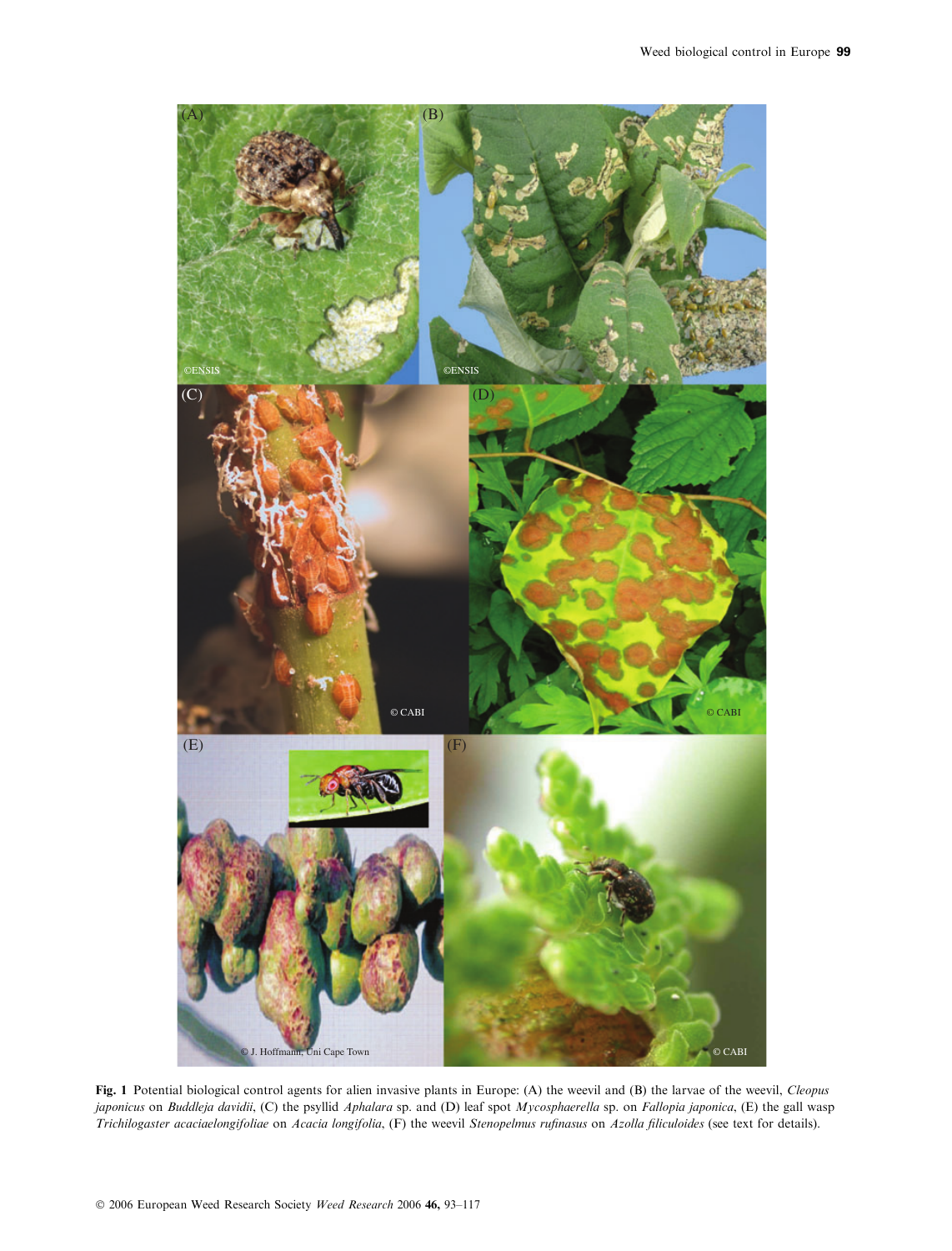drainage structures, building foundations and road surfaces (Beerling, 1991). Potential UK control costs there have been estimated at 2.25  $\epsilon$  billion (£1.56 billion, DEFRA, 2003).

## Existing and potential biological control

Biological control is now recognized as the only longterm, sustainable solution to *Fallopia* spp. (Shaw & Seiger, 2002), but a full programme has been a long time coming. Since 2003, a predominantly UK consortium run through CABI has conducted field surveys in Japan, where the plant is heavily damaged compared with the exotic range. Selected insects and fungal pathogens are undergoing host range screening including a weevil (Lixus sp.), a psyllid (Aphalara sp.) (Fig. 1C), a rust (currently identified as Puccinia polygoni amphibii var. tovariae Arthur) and a leaf-spot disease (Mycosphaerella sp.) (Fig. 1D).

## Acacia dealbata Link

Acacia (Mimosoideae, Fabaceae) contains c. 1200 species from Australia and other tropical and warm parts of the world of which 320 are considered weeds worldwide. The subfamily Mimosoideae is exotic to Europe. Acacia dealbata is one of 10 invasive or naturalized Acacia species in southern Europe of Australian origin (A. saligna (Labill.) Wendl, A. melanoxylon R. Br., A. longifolia (Andrews) Willd., A. retinodes Schldl., A. cyclops G. Don, A. mearnsii De Wild., A. baileyana F. Müller, A. decurrens Willd., A. pycnantha Benth., A. sophorae (Labill.) R. Br., A. verticillata (L'Her.)Willd.) one from South Africa (A. karoo Hayne), and one neotropical species (A. farnesiana (L.)Willd.). Acacia spp. are valued for their early spring yellow flowers (flower trade and apiculture), quality timber (some species) and for providing rapid cover in open dry areas in North Africa.

# Origin, life history and ecology

Acacia spp. are nitrogen-fixing shrubs to small trees (phanerophytes). Acacia dealbata is a typical Australian Acacia sp. in Europe. Native to south-eastern Australia, where it is a widespread species in dry sclerophyll forests on slopes and stream banks on acid soils, it grows up to 15+ m, reproduces entirely by seed and quickly resprouts following cutting, fire or frost (including from the roots). Hybridization and grafting in Europe allow survival on more calcareous soils.

#### Distribution and importance

Introduced to Europe as an ornamental in the 1790s, it invaded southern France by the 1860s. Acacia dealbata has naturalized and become invasive in Mediterranean climates from Portugal to Italy and often in association with other Australian Acacia spp. Acacia spp. are in the

top 10 invasive alien plants in Portugal and the Mediterranean islands and in the top 30 in Spain and France. Acacia mearnsii is on the IUCN list of the world's 100 worst alien invasive species (Lowe et al., 2000). Acacia spp. invade maquis vegetation in the Mediterranean and dune systems, with or without forestry, along the Atlantic coast of Spain and Portugal as well as along motorway verges and waste places in and around towns. Dense monocultures prevent germination of native species under the canopy (C. Werner, pers. comm.). Resprouting from cut stumps and the high seedbank impede control efforts.

## Existing and potential biological control

In South Africa, where the timber is economically important, biological control programmes have targeted seed production with gall wasps, weevils and a gallforming rust fungus from Australia (Table 2) and found no non-target impacts (Dennill et al., 1999; Morris, 1999). Spread of  $A$ . saligna and  $A$ . longifolia was successfully managed, while results for A. pycnantha, A. melanoxylon and A. cyclops also look promising and a programme against A. dealbata has been initiated. Portugal is already taking advantage of this South African expertise and approving the importation of its first weed biological control agent against A. longifolia into quarantine for further risk assessment (Fig. 1E; H. Marchante, pers. comm.).

## Ailanthus altissima (Miller) Swingle

Ailanthus (Simaroubaceae) contains 10 species confined to Asia and Australia of which A. altissima (from temperate and subtropical China), the only member of the family in Europe, is considered an invasive species in most temperate regions of the world.

# Origin, life history and ecology

This medium to large frost tolerant, shade intolerant early successional dioecious tree (phanerophyte) grows from temperate to subtropical and humid to semi-arid climates. It is widely distributed in its Chinese native range. It can grow to 30 m at a rate of 1.5 m a year on any well drained soil, produces up to 300 000 seeds a year and sprouts readily from root cuttings (Muller, 2004).

## Distribution and importance

Female A. altissima trees were introduced into Italy and the UK in the late 1700s, primarily as street trees (males have a disagreeable odour) and to support silk production. Ailanthus altissima spread extensively in the next 200 years. Listed as a top 20 weed on Mediterranean islands, A. altissima is mainly distributed around the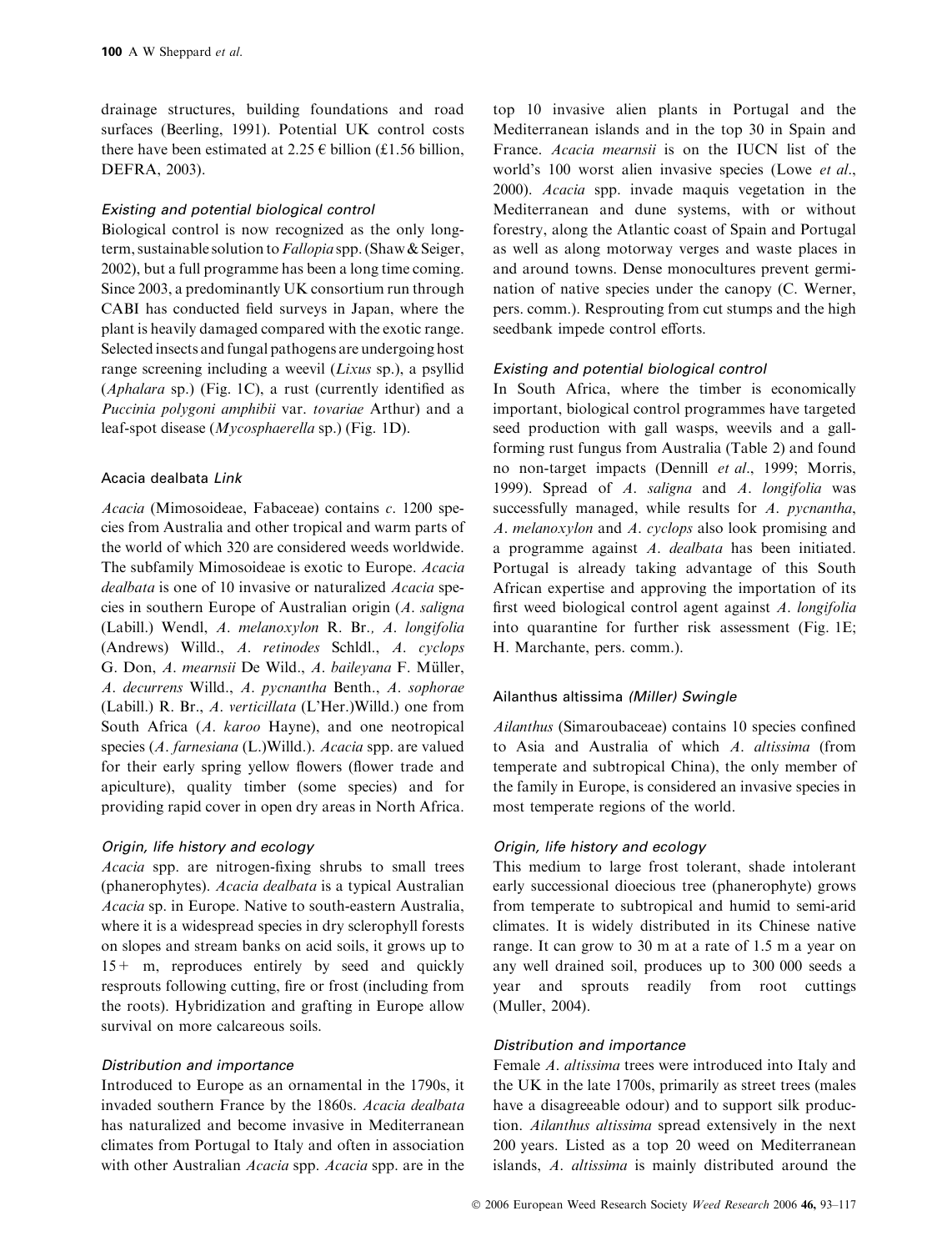| Natural enemies                             | Stage attacked | Host range                            | Date first used (damage) |
|---------------------------------------------|----------------|---------------------------------------|--------------------------|
| <b>Weevils</b>                              |                |                                       |                          |
| Melanterius sp. (near maculatus)            | Seeds          | A. dealbata                           | 1994(?)                  |
| Melanterius maculatus Lea                   | Seeds          | A. mearnsii, A. decurrens             | 1994 (?), 2001 (?)       |
| Melanterius ventralis Lea                   | Seeds          | A. longifolia                         | 1985 (extensive)         |
| Melanterius servulus Lea (type A)           | Seeds          | A. cyclops                            | 1991 (considerable)      |
| Melanterius acaciae Lea                     | Seeds          | A. melanoxylon                        | 1986 (extensive)         |
| Melanterius compactus Lea                   | Seeds          | A. saligna                            | $2001$ (?)               |
| Wasps                                       |                |                                       |                          |
| Bruchophagus acaciae (Cameron)              | Seeds          | Acacia sp.                            | Not released             |
| Trichilogaster acaciaelongifoliae Froggatt  | Bud gall       | A. longifolia                         | 1982 (extensive)         |
| Trichilogaster signiventris Girault         | Bud gall       | A. pycnantha                          | 1987 (extensive)         |
| Trichilogaster trilineata (Cameron)         | Shoot/flower   | A. mearnsi, A. dealbata, A. baileyana | Not released             |
| Flies                                       |                |                                       |                          |
| Dasineura dielsi                            | Pod gall       | A. cyclops                            | $2002$ (?)               |
| Pathogens                                   |                |                                       |                          |
| Uromycladium tepperianum (Sacc.) McAlp.     | Gall rust      | A. saligna                            | 1987 (extensive)         |
| Cylindrobasidium laeve (Pers.:Fr.) Chamuris | Stump          | A. mearnsii, A. pycnantha             | Mycoherbicide            |

Table 2 Natural enemies of Australian Acacia spp. considered as biocontrol agents in South Africa (Dennill et al., 1999; Morris, 1999; Hill et al., 2000, S. Neser, pers. comm.)

Mediterranean coasts of Eurasian countries where it can suppress many native species through allelopathy (Heisey, 1996). Ailanthus altissima roots cause significant structural damage and exposure to the sap through cuts and abrasions in the skin can cause cardiac problems (Bisognano et al., 2005).

# Existing and potential biological control

Surveys conducted in China by USDA Forest Service identified nine specific plant pathogens and four arthropods (Zheng et al., 2004). Of these, two weevils [Eucryptorrhynchus brandti (Harold) and Eucryptorrhynchus chinensis (Olivier)], one heteropteran (Orthopagus lunulifer Uhler), three fungal pathogens (Alternaria ailanthi Zhang & Guo, Aecidium ailanthi Zhuang and a Coleosporium sp.) have been selected for further study which could be through collaboration with Europe. A commercial stump treatment product (Stumpout<sup>TM</sup>) based on the fungus Cylindrobasidium laeve (Pers.) Chamuris is used in South Africa killing 80% of treated stumps (Lennox et al., 1999).

#### Azolla filiculoides Lam.

Azolla contains eight species from Mediterranean to tropical climates all of which are considered as weeds in introduced regions. Only A. filiculoides and A. mexicana C. Presl., both from temperate and tropical America, occur in Europe. Azolla is the only genus in the Azollaceae, a family exotic to Europe.

# Origin, life history and ecology

Azolla filiculoides is a small annual floating fern (hydrotherophyte) that reproduces both vegetatively and by sexual spores. Fragmentation and regeneration

are the most likely cause of the explosive spread of this weed (Sculthorpe, 1967) helped by human movement.

## Distribution and importance

Following escape from aquaria and botanical gardens in the mid 19th century, A. filiculoides became naturalized in slow moving and still water in ponds, canals, dykes and lakes, where it forms dense mats turning red in the autumn. The plant is now almost cosmopolitan in West-Central Europe, South Africa, China and Australasia. As a nitrogen fixer it can persist on infertile water bodies and is valued elsewhere as a fertilizer in rice production, as well as for mosquito control (Hu et al., 1989). However, unmanaged floating mats cut out light and create anaerobic conditions unfavourable to existing biodiversity, while affecting water body recognition and recreational fishing. Post-control regeneration can take place if spore production has occurred.

#### Existing and potential biological control

In South Africa, releases of a frond-feeding weevil, Stenopelmus rufinasus Gyllenhal from Florida (Fig. 1F) as a classical biological control agent, have resulted in complete control at all sites and local extinction of red waterfern at 43% of the 46 release sites so far (Hill, 1999). Introduced accidentally and probably repeatedly in the UK, Belgium and Italy since the 1920s, this weevil has been less effective in the colder European regions. In the UK, S. rufinasus is being redistributed and innundatively applied early in the season (this is acceptable given its 'ordinarily resident' status) to prevent and control  $Azolla$ outbreaks (Shaw et al., 2004). This weevil has greater potential in southern Europe, if it has not already arrived, and could be released either through between-country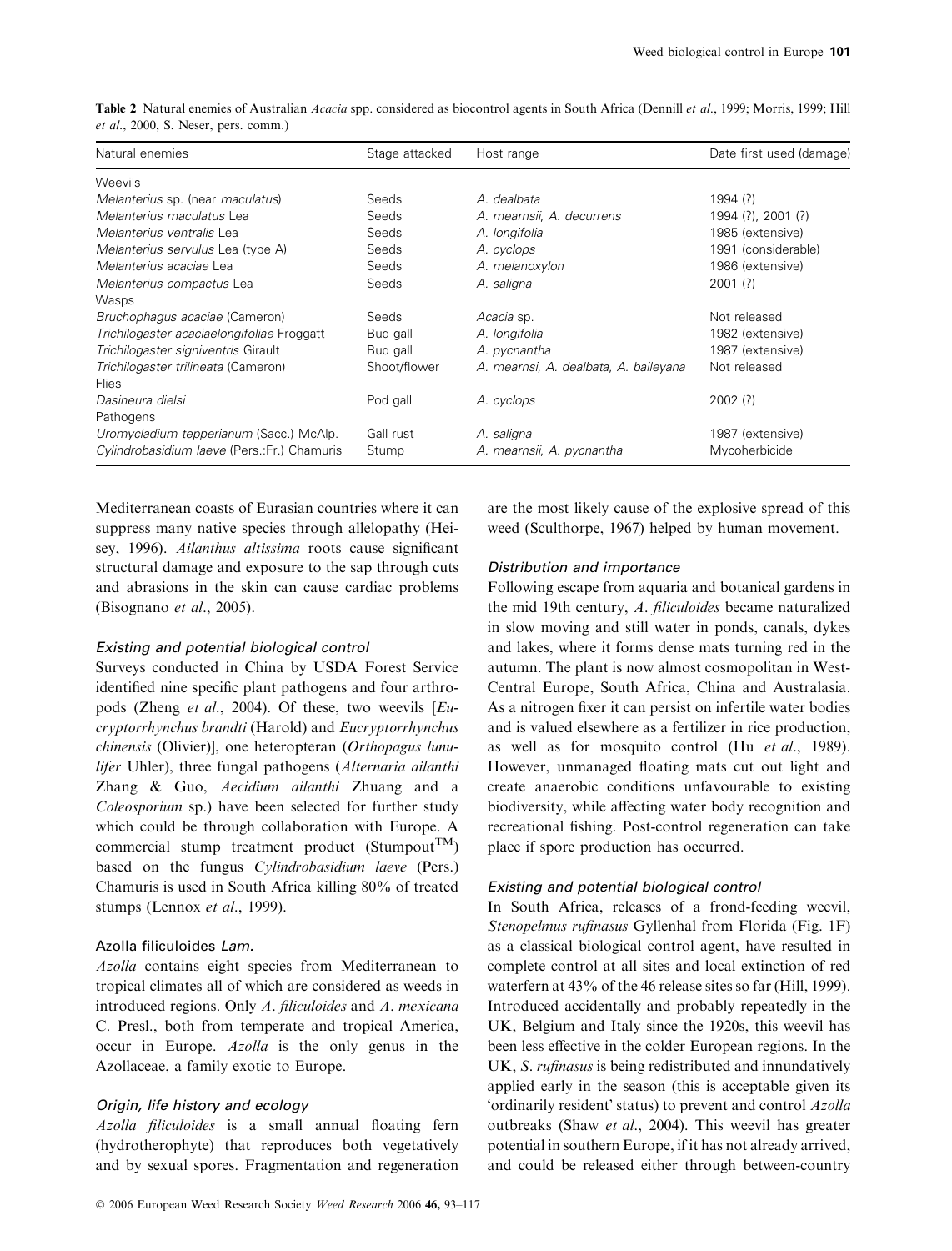movement or as a classical biocontrol agent following a recognized risk assessment. A flea beetle, Pseudolampsis guttata (LeConte), has also undergone risk assessment in South Africa and shown to be restricted to the Azollaceae (Hill & Oberholzer, 2002). While South Africa chose not to release it (considered a threat to native Azolla spp.), there is no such impediment in Europe.

# Impatiens glandulifera Royle

*Impatiens* (Balsaminaceae) contains  $c$ . 850 species from the North Temperate and Tropical regions (one from Europe) of which 17 are considered weeds worldwide. Impatiens glandulifera is currently the dominant invasive in the genus in Europe. However, four other exotic species are naturalized (I. capensis Meerb, I. parviflora DC., I. balfourii Hooker, and I. balsamina L.).

# Origin, life history and ecology

Impatiens glandulifera is from the western Himalayas between 2000 and 2500 m a.s.l., where it is not a weed. Like its congeners, *I. glandulifera* is an annual seed plant (therophytes) that grows in riparian zones along rivers on wet and nutrient-rich alluvial soils and in wet woodland. Its range may be limited by cold climates. Up to 2500 seeds are produced per plant, following either insect or self pollination, and projected 3–5 m from the parent by explosive fruits (Willis  $\&$  Hulme, 2002). Dispersal is by submerged seeds in water currents, but the seedbank is not long-lived.

## Distribution and importance

Impatiens glandulifera was introduced as an ornamental first into England in the 1830s, but gained a strong interest amongst beekeepers. Exponential spread has occurred in the last 50 years down river systems and by human spread. Impatiens glandulifera is now widespread along Europe's river systems in 23 European countries. It is the third most important alien plant in Germany (landholder poll), a top 20 weed in the UK and France and invasive in 12 other EU countries (CABI, 2004). The weed hinders storm water drainage in summer and its dieback in winter contributes to the erosion of riverbanks. Monocultures along rivers diminish native species adapted to such habitats, including the native Impatiens noli-tangere L. (Daumann, 1967). Impatiens glandulifera is thought to have a detrimental effect on native plant species through competition for space and nutrients and an ability to monopolize pollinators (Chittka & Schürkens, 2001).

# Existing and potential biological control

Only a literature search has been carried out on the native natural enemies of *I. glandulifera* and its congeners (Fowler & Holden, 1994), although samples from international herbaria show evidence of significant damage in the native range (R. Tanner, pers. comm.). The one native species in the Balsaminaceae, *I. noli*tangere, supports a protected moth in the UK (Hatcher & Alexander, 1994), so potential biological control agents would have to be specific to I. glandulifera. An exotic rust, Puccinia komarowii Tranzsch, from the native range of *I. parviflora*, and highly specific to it, has spread across Europe. It causes high mortality and has potential as a biological control agent (Eliás, 1995; P. Eliás, pers. comm.). Similar agents may exist for I. glandulifera.

# Rhododendron ponticum L.

Rhododendron (Ericaceae) contains c. 850 species worldwide of which 84 are considered to be weeds. Rhododendron ponticum is invasive in the UK and France and naturalized in Belgium and Germany, although, along with three other *Rhododendron* spp. it is native to southern Europe. Two other exotic *Rhododendron* spp. have naturalized in Europe; R. lutem Sweet (Asian species in Eastern Europe) and R. lapponicum (L.) Wahlenb. (USA species in Scandinavia). The horticultural value of the genus Rhododendron presents a significant conflict of interest.

## Origin, life history and ecology

Invasive R. ponticum in the UK is considered to be a R. ponticum subsp. baeticum (Boiss. & Reuter) Hand.- Mazz  $\times$  R. catawbiense Michaux (US native) hybrid of horticultural origin, as it is unlikely the pure  $R$ . *ponticum* subsp. baeticum originally introduced from Portugal in the late 1700s (Milne & Abbott, 2000) could survive the harsh winter of 1895 (Milne, 2004). Rhododendron ponticum is an erect evergreen shrub 2–4 m (phanerophyte) which grows best on sandy well-drained acidic podsols, but can occur on wet clay, brown earths, alluvium and peat. Mycorrhizae assist on nutrient poor soils and allelopathy may also aid invasion (Rotherham, 2003). Reproduction is by seed; more than a million small, very light wind-borne seeds are produced per plant per year. Rhododendron ponticum subsp. baeticum is now endangered in its native range (Mejías et al., 2002).

# Distribution and importance

Rhododendron ponticum has spread from a naturalized, prized garden plant to an invasive category 4 species (Cronk & Fuller, 1995) and is high up in the top 20 invasive plants in the UK, due in part to the threat it is posing to an endangered plant species [Coincya wrightii (OESchulz)] (Manchester & Bullock, 2000). It costs  $3500 \text{ }\epsilon \text{ ha}^{-1}$  (D. Burton, pers. comm.) in clearance costs,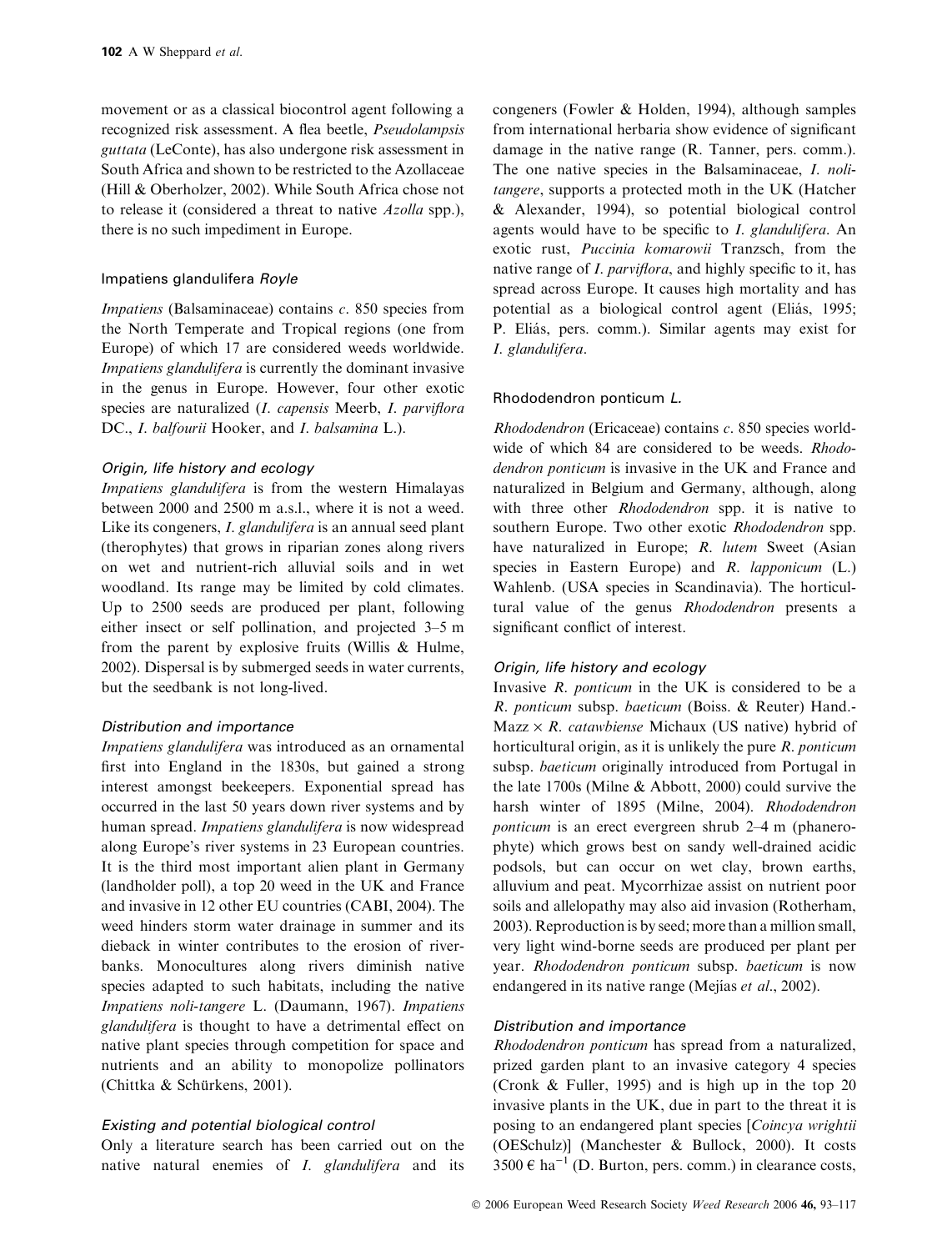because re-treatment of vigorous regrowth is required. Rhododendron ponticum is also an increasingly important host for the 'sudden oak death' pathogen *Phytoph*thora ramorum S. Werres, A.W.A.M. de Cock (Werres et al., 2001) and the recently identified P. kernoviae (DEFRA, 2004).

#### Existing and potential biological control

Conflicts of interest that surround R. ponticum would probably mean that a fungal stump treatment based on native plant pathogens, possibly using Chondrostereum purpureum (Pers.) Pouzar, would be the favoured biological control choice (Evans, 2002). Early seed collectors of Rhododendron spp. referred them being full of 'hungry grubs' (J. Cross, per. comm.), so a classical biological control strategy aimed at seeds and preventing spread may also be possible.

## Robinia pseudoacacia L.

Robinia (Fabaceae) contains four species from North and Central America, all of which are considered as weeds worldwide. Robinia pseudoacacia is valued for its showy fragrant flowers and fast growing strong rotresistant wood (good for fence posts, and firewood). Its control will present conflicts of interest based on these qualities. Robinia hispida L. is also locally naturalized in southern France.

#### Origin, life history and ecology

Native to the humid regions of the Eastern US, R. pseudoacacia is a 10- to 25-m tall, early successional leguminous tree (phanerophyte) that spreads rapidly by both vegetative and sexual reproduction. Suckering and nitrogen-fixing root nodules assist in its rapid establishment and spread.

## Distribution and importance

Robinia pseudoacacia, introduced in the 1700s as an ornamental into southern and central Europe, has undergone widespread planting for shelterbelts and land reclamation and is now extremely widespread south of Scandinavia. It is also invasive in all other temperate regions of the world except South Africa. Its rapid spread creates monocultures that displace native species, reduce the forest canopy composition diversity and prevent shade tolerant native species regaining dominance (Pacyniak, 1981; Kowarik, 1990) Its seeds, leaves, and bark are also toxic to humans and livestock (Hickman, 1993).

#### Existing and potential biological control

Three North American insects have already established on R. pseudoacacia in Europe. The gracillariid leafmining moth, *Phyllonorycter robiniella* (Clem.), is found from Switzerland (since 1983) to Poland and Germany to Italy, whilst the cecidomyiid gall midge, Obolodiplosis robiniae (Haldeman) from the eastern USA, is now found in Italy, Slovenia and in the Czech Republic along with the widely distributed locust borer Megacyllene robiniae (Forster) (Cerambycidae). Phyllonorycter robiniella causes premature leaf drop that negatively influences tree appearance and as such has itself been the target of a biological control program in Italy (Wojciechowicz- $\dot{Z}$ ytko & Jankowska, 2005). Relatively high infestations of O. robiniae also cause leaf fall, but the tree soon produces regrowth (Duso et al., 2005). Megacyllene robiniae tunnels serve as entry points for the fungus Phellinus rimosus (Berk.) Pilát (syn. Fomes rimosus (Berk.) Cooke), which causes extensive wood decay and root rot (Hoffard, 1992). Augmenting these species in Europe could provide one biocontrol strategy, but R. pseudoacacia also has other natural enemies in its native range that could be targeted at less desirable parts of the plant, e.g. the seeds.

#### Senecio inaequidens DC.

Senecio (Asteraceae) contains c. 1500 species worldwide of which 133 are considered weeds. Senecio inaequidens is the dominant invasive species throughout western Europe, however five other South African species are also naturalized and becoming invasive [S. angulatus L.f (N Italy & S. Spain), S. deltoideus Less., S. mikanioides Otto (S&W EU), S. pterophorus DC. (UK E), S. elegans L. (SW Eu), S. grandiflorus L.f., (UK)] together with S. smithii DC. (UK), from S. America and S. ovatus (P.Gaertner, Meyer & Scherb.) Willd. from Asia.

#### Origin, life history and ecology

Senecio inaequidens is a tussock-forming herbaceous perennial (chamaephyte) of waysides, grassland and pasture native to coastal ranges of South Africa. The plant lives 5–10 years, starts to flower within a few months, has a 6-month flowering period, and produces up to 10 000 fertilized seed per plant. Seeds are dispersed by wind, water and can attach to grazing animals and form a seedbank that lasts at least 2 years (López-García & Maillet, 2005).

#### Distribution and importance

Senecio inaequidens was introduced as a wool contaminant and grows well in temperate to Mediterranean climates on most soil types up to 2500 m a s l. Significant invasions spread from original entry points in southern Germany (1889), Belgium (1892), UK (1928), France (1936), Holland (1939) and Italy (1947) into suitable habitats in each region within 40 years. It infests coastal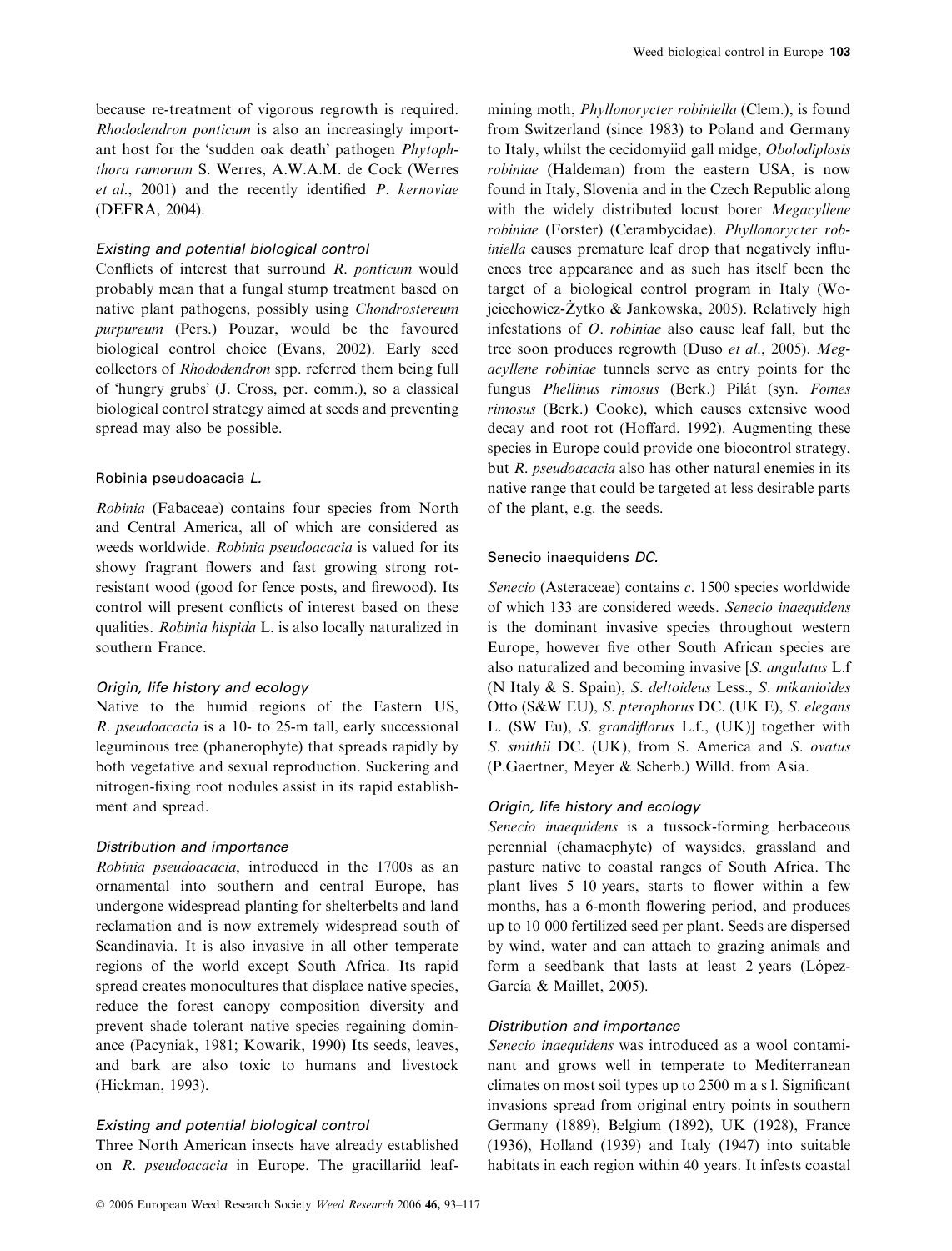habitats, fallow land, pastures (causing alkaloid toxicity to livestock and decreasing land values), invades natural grasslands in National Parks and is a major weed of perennial crops. It also threatens several rare native species. Cultural, grazing and chemical management of the weed have met with poor success (Muller, 2004).

## Existing and potential biological control

Senecio inaequidens is one of a group of related species that invade pastures throughout the world. Although a few visits to South Africa have found potential biological control agents for Australia and Hawaii (M. Ramadan, pers. comm.), a full assessment remains to be completed. Classical biocontrol agents would require very high specificity, given the number of European native Senecio spp. Two antagonists in Europe already significantly damage the plant. A rust of Australian origin, Puccinia lagenophorae Cooke that is now quite cosmopolitan can kill susceptible genotypes in Europe, although resistance is present in many populations, while the ragwort aphid, Aphis jacobaeae Schrank, infests the flowering shoots much more heavily than those of its normal host reducing seed set (Fort et al., 2004).

## Ambrosia artemisiifolia L.

Ambrosia (Asteraceae) consists of 21 species (one native to Europe) worldwide of which all are considered weeds. Ambrosia artemisiifolia from North America is the most widespread invasive species in the genus. However, three other species of North American origin are increasingly widespread in Europe: A. coronopifolia Torrey & A. Gray, A. trifida L. and A. tenuifolia Sprengel.

## Origin, life history and ecology

Ambrosia artemisiifolia is a summer annual herbaceous seed plant (therophyte) 20–150 cm high and native to North America. Seedling emergence is from May to July, while flowering spikes appear from mid summer to mid autumn or the first frosts. The plant grows in profusion along roadsides, waste places and river systems.

#### Distribution and importance

Introduced into Germany in 1863 and France 2 years later, it spread rapidly via the Rhone valley into Belgium and the Netherlands, reaching the UK and eastwards into Hungary, the Balkans and Ukraine. The largest infestations are in the Rhone valley, Northern Italy and the Carpathian basin. Although it is a significant weed in sunflower crops, its major threat, together with A. trifida, is its allergenic pollen produced in late summer and autumn. As such, this is the most costly alien plant species in Germany; estimated at  $32 \in M$  per annum or

20% of all alien species costs to that country (F. Klingenstein, pers. comm.). Seeds are dispersed along transport axis, river systems and through soil movement and irrigation activities.

#### Existing and potential biological control

Biological control projects in Russia, former Yugoslavia, Australia and China have involved releases of seven arthropod agents. The chrysomelid beetle Zygogramma suturalis (F.) (Reznik et al., 1994) and the noctuid moth Epiblema strenuana (Walker) have been the most effective. The beetle can cause high damage in areas with low predation pressure, but does not reduce plant density, which drives the beetle's dynamics. The moth can also be damaging, but has a broader host range including other Ambrosia, and Xanthium spp. (one native species in each case in Europe). Other released insects include: a homopteran, Stobaera concinna (Stal), a beetle, Trigonorhinus tomentosus (Say), a fly, Euaresta bella (Loew) and another moth, *Tarachidia candefacta* (Hübner), but all these failed to establish.

## Carpobrotus edulis (L.) L. Bolus

Carpobrotus (Aizoaceae) contains 30 species originating from South Africa, Chile (one species), California (one species) and Australia (four species) of which four are considered weeds worldwide. Carpobrotus edulis and the closely related C. acinaciformis (L.) L. Bolus are the dominant invasive species around coastal Europe from South Africa. However, two other species and hybrids are also naturalized: C. aequilaterus (Haw.) N.E. Br. (Spain) from Chile and C. glaucescens (Haw.) Schwantes (UK) from Australia. The genus is exotic to Europe.

## Origin, life history and ecology

Carpobrotus spp. are dense mat-forming succulents (chamaephytes) that are invasive mainly in coastal habitats, away from direct salt spray and waterlogging, on most soil types. Inland expansion is limited by cold temperatures. Carpobrotus spp. reproduce by selfed or outcrossed (insect pollinated) seed or by vegetative spread. Fruits are attractive to vertebrates which, together with ants, spread the seeds.

## Distribution and importance

Introduced into Europe via botanical gardens in Holland and the UK around 1690, it was first observed naturalized in Guernsey in 1880. It now invades suitable habitats from Ireland to Cyprus and the Atlantic Islands. It has been spread, largely deliberately, around the Atlantic and Mediterranean coasts and is a top 10 weed on Mediterranean islands. Main impacts are smothering, reduced pollination and reduced regener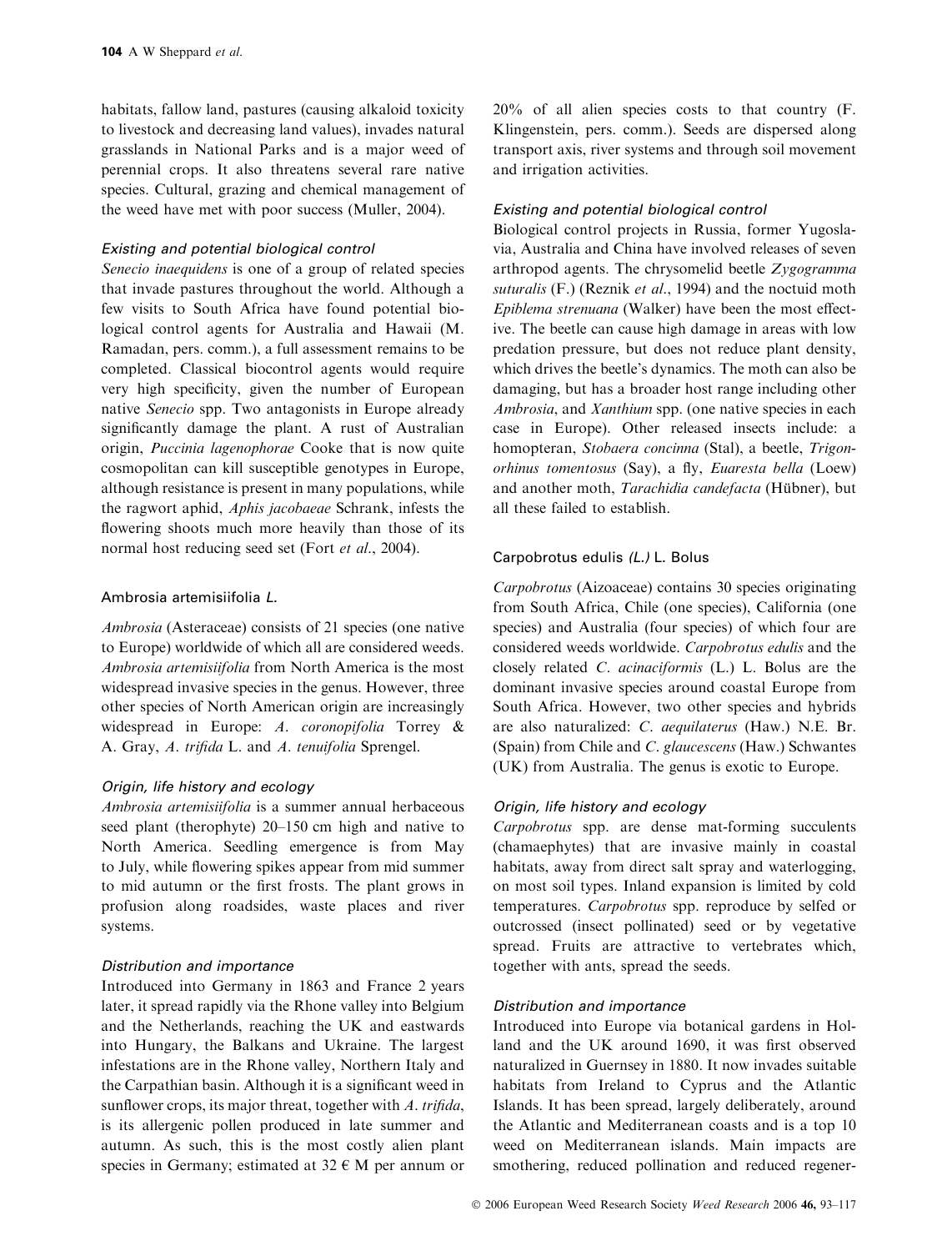ation of native flora (frequently including rare coastal species) and changes to soil nutrients and pH reduction. Over small sensitive areas, Carpobrotus spp. can be expensively managed by manual pulling. Success or removal is enhanced by revegetation with native species and with parallel programs for eradicating exotic vertebrate vectors.

#### Existing and potential biological control

Biological control has not been considered for Carpobrotus spp., however agents with specificity to the level of the genus might be in demand. The worldwide distribution of Carpobrotus spp. offers the potential for international collaboration.

#### Heracleum mantegazzianum Sommier & Levier

Heracleum (Apiaceae) contains  $c$ . 60 species originating from temperate Eurasia and North America (five in Europe) of which nine are considered weeds worldwide. Heracleum mantegazzianum predominates in Northern Europe (and North America) amongst at least three other closely related species (H. giganteum Fischer, H. lehmannianum Bunge and H. persicum Desf. ex Fischer) that are invasive to a much lesser degree, but poorly documented. Heracleum lanatum Michaux from North America and H. pubescens (Hoffm.) Bieb. from Asia may also be naturalized in Europe.

## Origin, life history and ecology

Heracleum mantegazzianum is a very large short-lived monocarpic perennial herb (hemicryptophyte) with a large deep rootstock. These species originate from the western Caucasus Mountains. Plants flower in about the third year. Reproduction is entirely by seed  $(c. 10000$ per plant), which are dispersed by wind and water and set up only a short-lived 1- to 3-year seedbank (L. Moravcova, pers. comm.). Heracleum mantegazzianum is typical in unploughed grazed pastures, meadows, riparian areas, fallow areas and forest clearings, preferring areas of high humidity and nitrogen-rich basic soils.

#### Distribution and importance

Heracleum mantegazzianum was introduced into Western Europe via botanical gardens in the 19th century (Clegg & Grace, 1974), although in Eastern Europe such species were grown for fodder reflecting its value in the Caucasus. They now present a significant problem in the Atlantic and continental areas of Northern Europe including Ireland, UK, France, Sweden, Denmark, Germany, Poland, the Czech republic and the Baltic states, having spread rapidly along roadsides and rivers in recent years following local disturbance (Pyšek, 1991). The plant is fast growing and highly competitive in

pasture and riparian settings, quickly dominating the local flora (Pyšek  $\&$  Pyšek, 1995). The presence of furanocoumarins in the sap leads to phytophototoxic skin reactions on contact in the presence of sunlight (Drever & Hunter, 1970). Current control measures include grazing, spraying and manual removal (Nielsen et al., 2005). Annual control and impact costs in Germany were estimated as  $12 \in M$  (Reinhardt et al., 2003), where landholders consider it their worst weed.

#### Existing and potential biological control

Already considered as a target for biological control under the EU FP5 framework funded Giant Alien' project, the natural enemies of species in the H. mantegazzianum group in the native range have been catalogued. One potential agent that the project focused on was the plant pathogen Phloeospora heraclei (Lib.) Petr., however the potential of this agent to infect parsnip (Pastinaca sativa L.) has been identified. The presence of other potential biological control agents is being determined, although results are not very encouraging given the close relatives native to Europe (CABI, 2005).

#### Solanum elaeagnifolium Cav.

Solanum (Solanaceae) contains  $c$ . 1400 species (three European) worldwide of which 143 are considered weeds. Solanum elaeagnifolium is the most widespread temperate weed in the genus and 12 of the 15 species in Europe are also exotics mainly from the Americas.

#### Origin, life history and ecology

Solanum elaeagnifolium is a rhizomatous perennial herb (geophyte) to 60–90 cm, native of North and South America (probable centre of origin is SW USA or N Mexico; Boyd et al., 1984). The plant grows under a wide range of environmental conditions and reproduces by seeds and rhizomes. Dormant seeds provide a longlived seedbank from which seedlings establish intermittently from spring to autumn.

#### Distribution and importance

Considered in the top 20 weed list in the Mediterranean islands, it has also become a major problem since the 1970s in Greece, Italy and Spain, but also in Israel and from Egypt to Morocco, where it is the fastest spreading new invasive plant (Bouhache & Tanji, 1985; A. Taleb, pers. comm.). It is also a major problem in parts of North and South America, India, South Africa, and Australia. It is a low tillage crop weed causing up to 50% wheat yield loss (Boyd et al., 1984) and a pasture weed also infesting meadows and roadsides, where spread is assisted by soil movement and regeneration from small root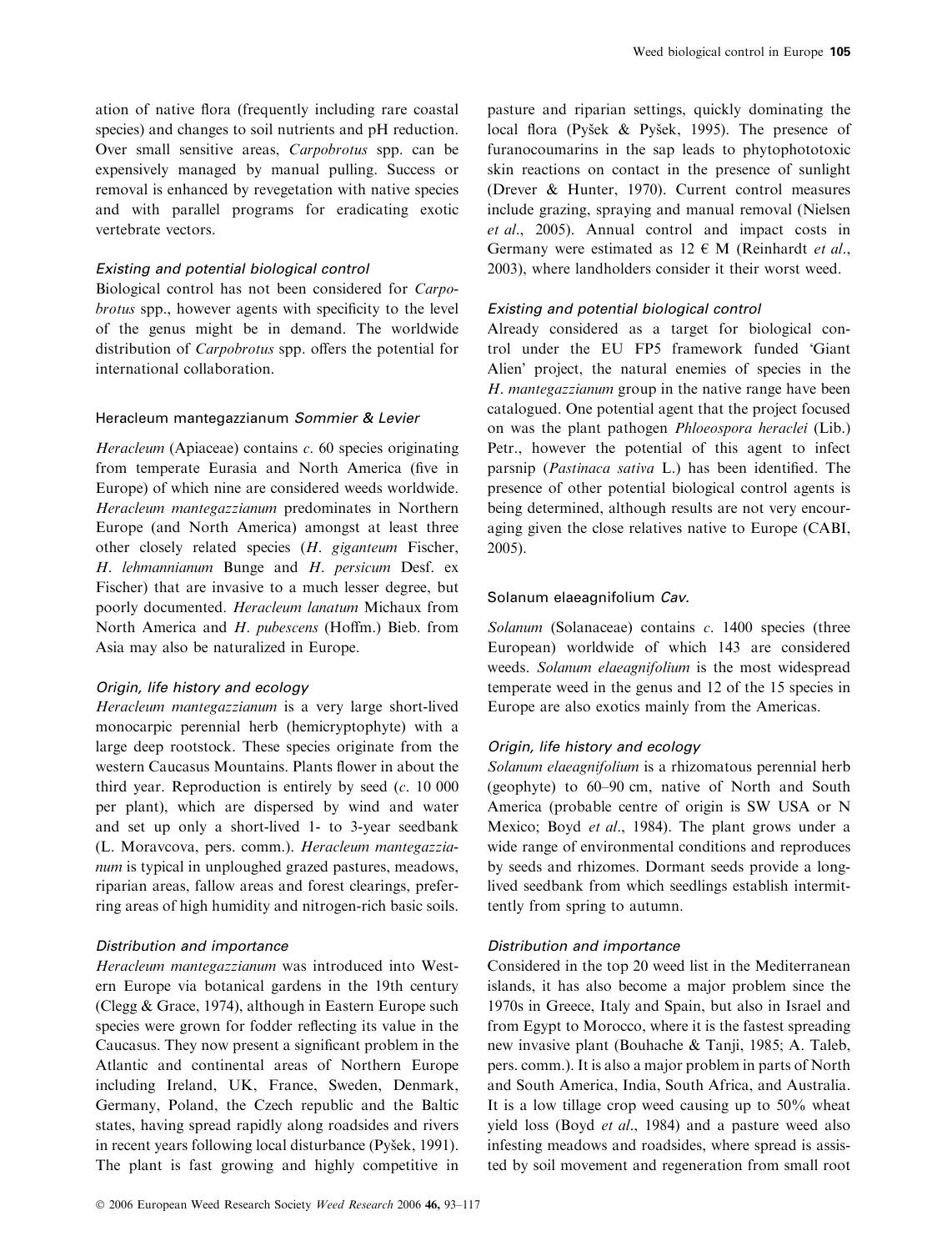fragments caused by cultivation or disturbance. Fruits and foliage are poisonous to livestock.

## Existing and potential biological control

Native range surveys of S. elaeagnifolium have been carried out by various agencies and more than 116 arthropods were collected (e.g. Wapshere, 1988). The South African Plant Protection Research Institute's classical biological control programme since the 1970s has released four insect agents: two fruit-galling gelechiid moths (Frumenta nephelomicta Meyrick & Frumenta sp. nov.), which failed to establish, and two chrysomelid beetles (Leptinotarsa texana Schaeffer & L. defecta Stål), which established and led to L. texana becoming a patchy but effective agent, locally reaching very high densities. Risk assessment of S. elaeagnifolium agents took 6 years due to the economic importance of crops in the genus (e.g. aubergine, potato, tomato) and the presence of major pests in the genus Leptinotarsa [e.g. Leptinotarsa decemlineata (Say)]. The testing showed that starved beetles feed on native and cultivated Solanum spp., but predicted that these species were unlikely to be attacked in the field. Twenty years after release, field evidence confirms this (Olckers et al., 1999). A leaf and stem-galling nematode, Orrina phyllobia Thorne, has also been considered as a biocontrol agent (Roche, 1991).

# Baccharis halimifolia L.

Baccharis (Asteraceae) contains  $c$ . 350 species from the Americas of which 25 are considered weeds worldwide. Baccharis halimifolia is the only species in the genus in Europe where it is invasive in France and Spain.

## Origin, life history and ecology

This dioecious, frost and salt tolerant shrub (phanerophyte) of 1–3 m is native to the US coastal plains and interior wetlands from Virginia to Texas. It grows in open woods, thickets and borders of marshes near the coast, often in saline soils. Most germination occurs in autumn–winter with first flowering in the second year. Mature plants can produce up to half a million seeds.

#### Distribution and importance

Introduced in the 1700s as an ornamental, it invades similar habitats in Spain and France to those occupied the native range, being equally invasive in Australia and New Zealand. It invades disturbed areas and overgrazed pastures, competing with beneficial pasture species.

# Existing and potential biological control

The Australian biological control program against B. halimifolia between the 1960s and 1990s, released 13 insects and one pathogen of which seven established. These include a gelechiid moth (Aristotelia ivae Busck), a bucculatricid moth (Bucculatrix ivella Busck), a pterophorid stem-boring moth [Hellensia balanotes (Meryrick)], a cerambycid beetle [Megacyllene mellyi (Chevrolat)], a cecidomyiid gall midge (Rhopalomyia californica Felt), a chrysomelid beetle [Trirhabda bacharidis (Weber)] and the groundsel bush rust (Puccinia evadens Harkn.). H. balanotes, M mellyi, R. californica, and T. bacharidis have led to successful control, especially in habitats similar to those invaded in Europe, to the point where its weed status has dropped. The rust is also useful as both a leaf and stem pathogen, causing defoliation in summer and winter and stem dieback in summer.

## Hydrocotyle ranunculoides L.f.

Hydrocotyle (Apiaceae) contains 75 species (one European) worldwide of which 25 are considered weeds. Hydrocotyle ranunculoides is a cosmopolitan species native to Africa, the Americas and the Middle East. It is an increasingly invasive species in Europe and Australia.

## Origin, life history and ecology

Hydrocotyle ranunculoides is a stoloniferous low-growing perennial aquatic with slender rootstocks (hydrohemicryptophyte) that can exist as a floating or emergent aquatic and covers slow moving water. The plant establishes from seed or by rooting from nodes, root and stem fragments. Stolons can grow 15 m out from the bank in a single season, leading to infestations up to 10 km in length (T. Renals, pers. comm.). When protected within other vegetation, it is able to tolerate even severe frosts (Baas & Duistermaat, 1999).

#### Distribution and importance

Introduced to the UK in the early 1980s, H. ranunculoides has increased from 29 sites in 1999 to over 70 sites by 2001. It is also growing in importance in Spain and Italy (including Sicily and Sardinia). It is included on the EPPO (2005) Alert List and sale is prohibited in the Netherlands.

#### Existing and potential biological control

Baas and Duistermaat (1999) conclude that H. ranunculoides is very unlikely to be controlled by conventional means. Cordo et al. (1982) highlight a weevil (recently renamed Listronotus elongatus Hustache) with an apparently restricted host range from Argentina as a potential biological control agent. A survey by CABI and the UK's Centre for Aquatic Plant Management is planned to search for this and other potential natural enemies.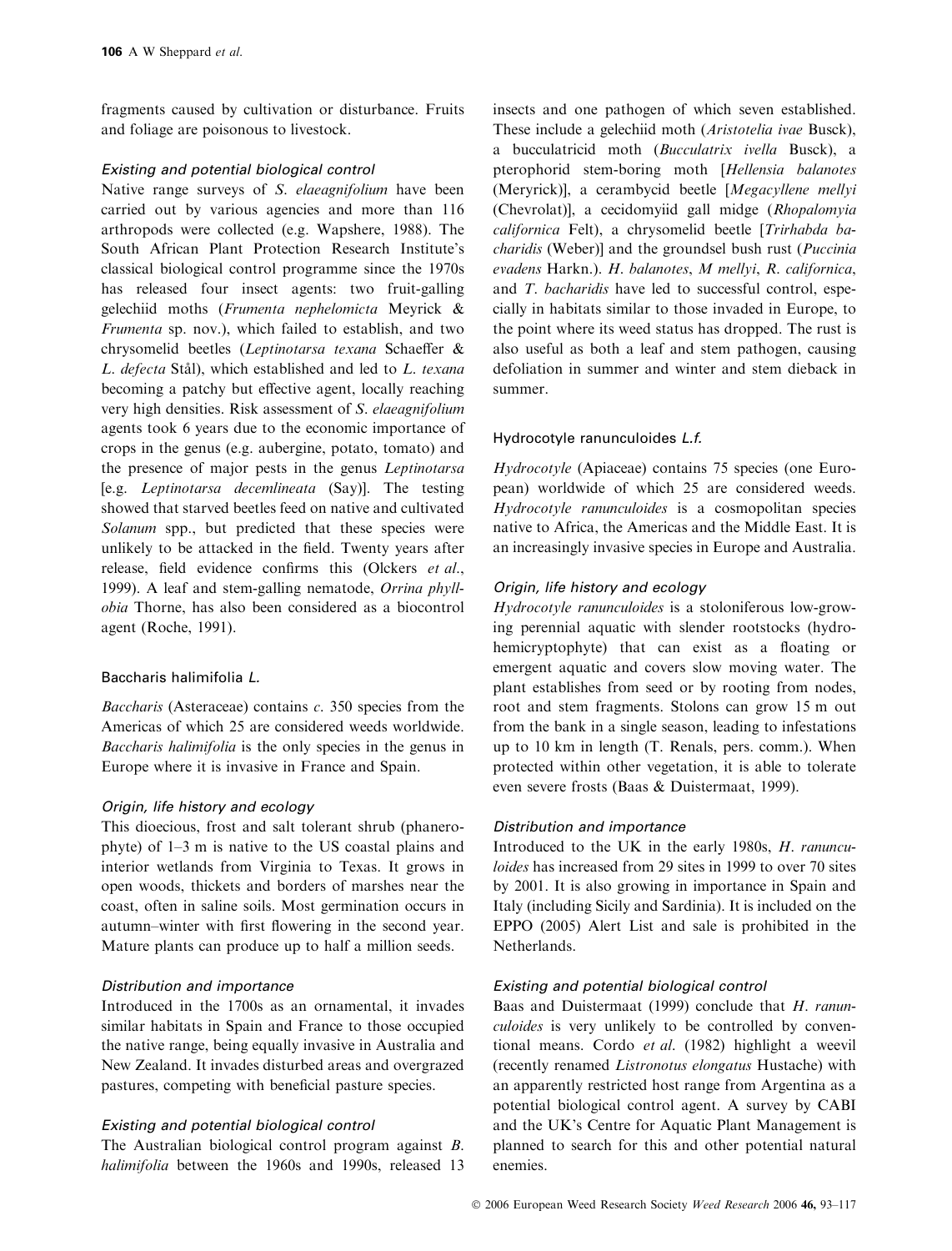# Ludwigia grandiflora (Michx.) Greuter & Burdet and L. peploides (Kunth) P.H. Raven

Ludwigia (Onagraceae) contains 75 species (one European) worldwide of which 30 are considered weeds. Ludwigia grandiflora and L. peploides (native to the Americas) are the two invasive species in Europe.

# Origin, life history and ecology

Both Ludwigia species are morphologically similar and native to the Americas being aquatic perennial herbs (hydro-hemicryptophytes), growing rapidly to high density as either emergent or floating-stems. The plant flowers throughout the summer and reproduction is by seeds and plant fragments.

## Distribution and importance

Both Ludwigia spp. are of equal importance if not fully sympatric in their European distribution. Ludwigia spp. are currently only a major problem in France, where they were introduced as ornamentals in the 1820s, but remained for a long time restricted from the Camargue to Aquitaine. They are now rapidly spreading north, but have only been recorded at a few sites in Belgium, the Netherlands, Switzerland, UK, and Spain. The rapid and extensive development of plant populations can block slow-flowing waterways (disturbing many human activities: navigation, hunting, fishing), as well as affecting irrigation and drainage in lakes, ponds and ditches, reducing biodiversity and degrading water quality. Biomass can double in 15–20 days in slowflowing water bodies and in 70 days in rivers.

# Existing and potential biological control

Lysathia ludoviciana Fall has been used a potential biological control agent for L. peploides in the USA, where it significantly reduced biomass (McGregor et al., 1996). Another chrysomelid (Altica cyanea Weber) has also been considered for the biological control of Ludwigia spp. in China, but it feeds on two other species found in Europe (*Trapa natans L.* and the exotic Rotala indica (Willd.) Koehne; Shui, 1990). Cordo and DeLoach (1982) collected three curculionids, two Tyloderma spp. and adults of Auleutes bosqi Hust. that appear to be monospecific, from the leaves of L. peploides. Another curculionid, Onychylis near O. nigrirostris (Boh.) was also collected on L. peploides and Eichhornia crassipes (Mart.) Solms (waterhyacinth). Mycoherbicides based on strains of Colletotrichum gloeosporioides (Penz.) Penz. & Sacc. have also been considered (Jensen, 1991). Three chrysomelid beetles, two Lysathia spp. and a Macrohaltica sp., and the sphyngid moth (Pholus fasciatus Miller) damage Ludwigia spp. in Colombia (Cuevas Medina, 2000).

# Crassula helmsii (Kirk) Cockayne

Crassula (Crassulaceae) contains c. 200 species worldwide (four European), of which 23 are considered weeds. Crassula helmsii from Australia and New Zealand is a major invasive species in the UK. Crassula campestris (Ecklon & Zeyher), a South African species, is naturalized in Spain.

# Origin, life history and ecology

Crassula helmsii has its origins in either Australia or New Zealand, where it is either scarce or poorly documented (Allen, 1961). Populations may be one introduction from the Murray River in Australia (Dawson, 1994). Once established the plant can exist as an emergent form on damp ground or as a submerged form down to 3 m, although the submerged form is not known in the native range (Dawson  $\&$ Warman, 1987). Dispersal is through fragmentation with tiny sections able to generate new plants. White or pinkish flowers appear in Europe between July and September without production of viable seeds (EPPO, 2005).

# Distribution and importance

Crassula helmsii arrived in the UK in the 1950s, but invasions on the continent are more recent (e.g. 1995 in the Netherlands, Brouwer & den Hartog, 1996). It can grow throughout the year and is capable of invading ponds and drainage ditches, smothering native vegetation and creating impoverished ecosystems in vulnerable conservation areas (Manchester & Bullock, 2000; Leach & Dawson, 2001). The plant is tolerant of chemical herbicides (Dawson, 1994). Like Azolla it can be mistaken for dry land with associated dangers for animals and humans.

## Existing and potential biological control

Few natural enemies are reported in the literature and the plant is known to become an occasional problem in Australia. A biological control programme would need to consider consequences for the closely related and protected UK native, C. aquatica (L.) Schonl., despite an allopatric distribution caused by different habitat preferences (Shaw, 2003).

## Elodea canadensis Michaux

Elodea (Hydrocharitaceae) contains 12 species from the Americas of which five species are considered weeds. Elodea canadensis and E. nuttalii (Planchon) H. St John from North America are the most widespread in Europe in that order. However, the more short-lived species, E. callitrichoides (Rich.) Caspary, is also naturalized.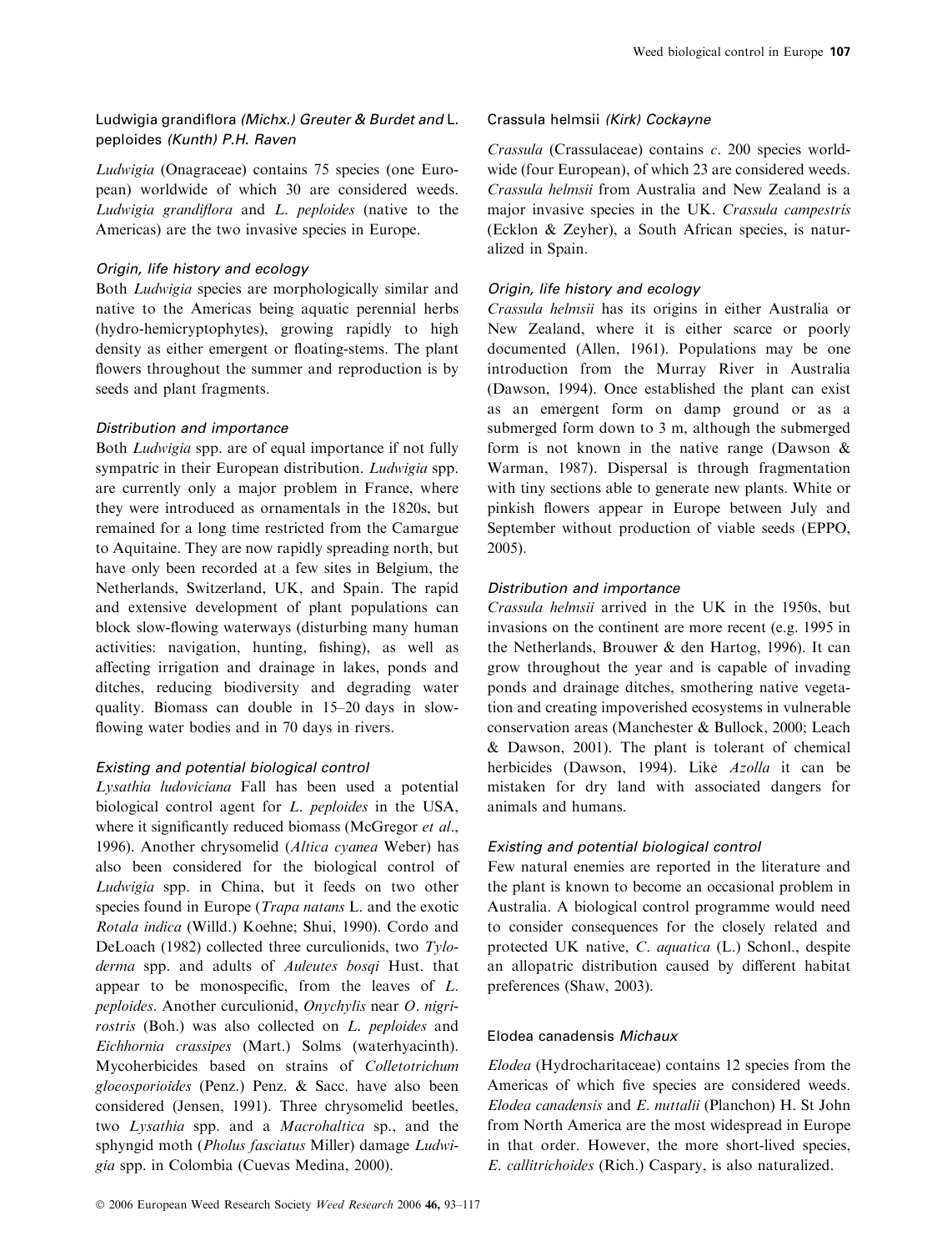#### Origin, life history and ecology

Elodea spp. are rooted dioecious floating perennial aquatic herbs (hydrophytes) of lakes, reservoirs and fast flowing steams in temperate to tropical climates. In temperate regions, *Elodea* spp. over-winter either as seeds or dormant shoots and turions. Active growth (above 15°C) quickly produces a thick-branched mat over the summer. Reproduction is largely vegetative through stem fragmentation dispersed along watercourses, as stems break easily at the nodes. Horizontal stolons extend the vegetative mat, while vertical stems, arising from the stolons and turions, anchor the plant to the riverbed.

## Distribution and importance

Introduced in the mid-1800s, E. canadensis infested river systems throughout Europe in the latter half of the century and now occurs in many other countries worldwide. It is a top 10 weed in the UK, France and Germany. During the 1900s, E. *nuttalii* invaded and is replacing E. canadensis in many regions. Elodea callitrichoides is still more restricted (first found in 1940s). Infestations block water flow and river traffic and interfere with hydroelectric output and urban water supplies. Infestations also reduce light intensity, temperature, oxygen levels and pH of the surrounding water. This affects all aspects of the river communities from native plant diversity to fish numbers. Only female E. canadensis plants have been found in Europe, so arrival of males might allow seed production.

#### Existing and potential biological control

Most species in the Hydrocharitaceae in Europe are exotic, making Elodea spp. quite taxonomically isolated compared with the native flora. *Elodea* spp. are also weeds worldwide allowing for international collaboration. In Europe, targeting the whole genus over its broad climatic range would be necessary to prevent weed replacement.

# Myriophyllum aquaticum (Vell. Conc.) Verde  $(= M. brasiliense)$

Myriophyllum (Haloragaceae) contains c. 40 species (three European) worldwide, of which 19 are considered weeds. Myriophyllum aquaticum, from tropical and subtropical South America is the dominant invasive species in Europe, although M. heterophyllum Michaux is also naturalized in Spain.

## Origin, life history and ecology

Ecologically and climatically similar to Elodea spp., it roots from the nodes and spreads vegetatively via stem fragments. It differs in its preference for stagnant to slower moving shallower water bodies  $(< 1.5 \text{ m})$  and can

move out onto adjacent marshy areas. Stems can also extend above the surface of the water (up to 40 cm) and it is limited in density by light and nutrient levels.

## Distribution and importance

First deliberately introduced into France (1880) and then Portugal (1935) as an aquarium escapee, M. aquaticum is now also in the UK and is probably more widespread, as it is still sold as an 'oxygenating plant'. It is also a major weed in USA, Australasia, South Africa and Asia. As growth is temperature dependent, it is a bigger issue in milder regions. It affects drainage, river navigation, recreational fishing and native biodiversity. Breakaway floating mats can block pumps in hydroelectric plants. Like Elodea spp., all flowers observed in the exotic range have been female, so the arrival of male plants would pose a considerable threat.

## Existing and potential biological control

In South Africa a chrysomelid leaf beetle (Lysathia sp.) from Brazil has been released and severely retards weed growth. This beetle has been shown not to feed on the European native M. spicatum (Cilliers, 1999a,b), suggesting a potential for use in Europe. The ability of the weed to recover from beetle attack as numbers decline, has led to work on two additional agents: the stem boring weevil, Listronotus marginicollis (Hustache) and the bacterial wilt disease Xanthomonas campestris (Pammel) which already exists in South Africa.

#### Solidago canadensis Ait. and S. gigantea Ait.

Solidago (Asteraceae) is largely North American containing  $c$ . 100 species (one European; S. virgaurea L.) of which 21 are considered weeds worldwide. Solidago canadensis in Europe (most similar to S. canadensis var. scabra (Muhl.) Torr.  $\&$  Gray) is synonymous with S. altissima L. (Weber, 2001; Muller, 2004). In addition to S. gigantea (which is as important as S. canadensis), S. graminifolia (L.) Salisb. is also widespread and four other species have naturalized: S. sempervirens L. (Azores only), S. cacicola (Fern.)Fern., S. odora Aiton, and S. rugosa Miller. Solidago nemoralis Ait., a casual in the UK, is on the EPPO (2005) alert list in anticipation of a range expansion.

#### Origin, life history and ecology

These Solidago spp. are tall perennial rhizomatous herbs (geophytes) to 0.5–2.5 m with erect simple stems producing pyramidal panicles of yellow flowers from August to October. The wind-dispersed seeds are primarily important for long-distance dispersal; for local spread, plants multiply almost exclusively vegetatively, forming dense clonal stands.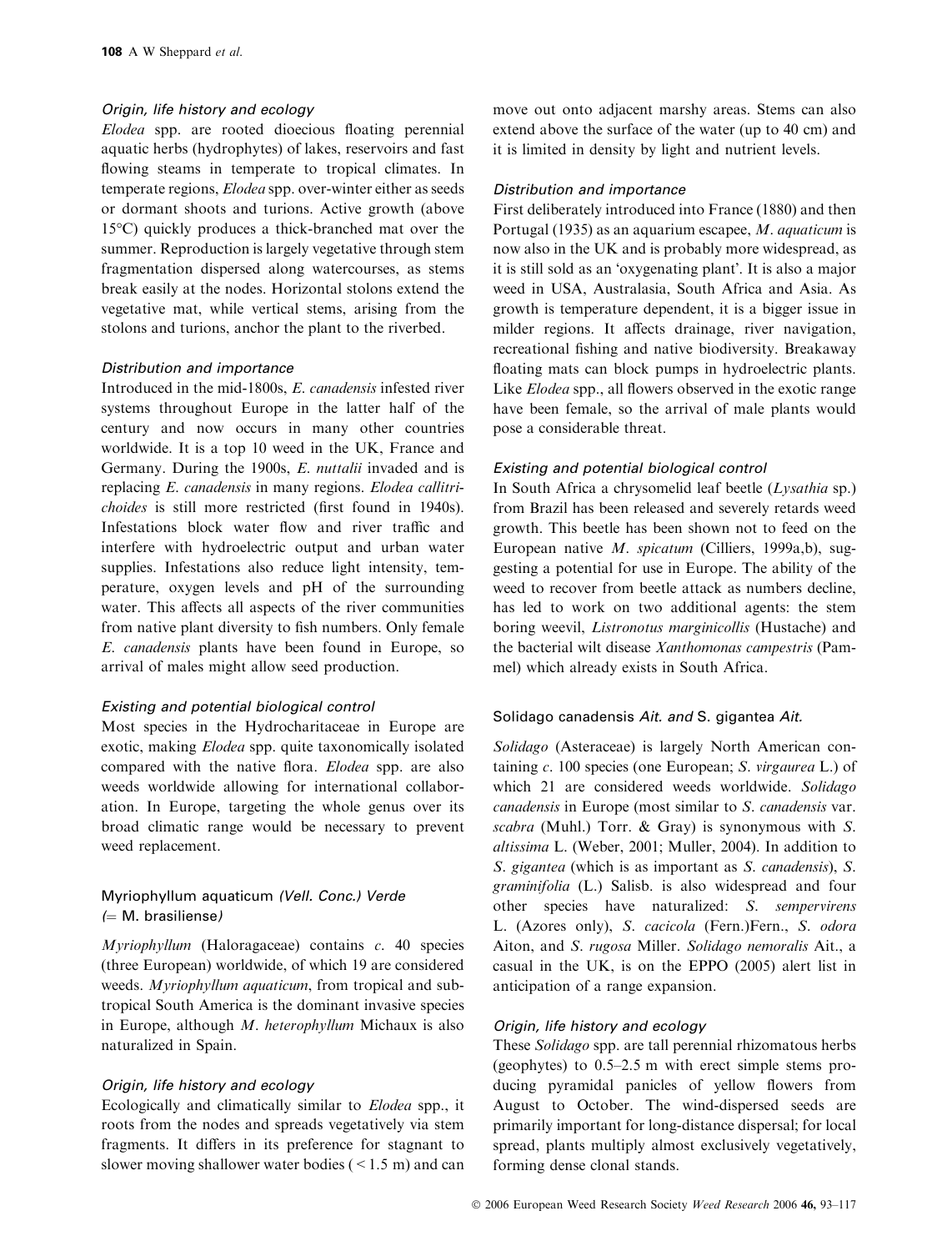## Distribution and importance

This garden escape has been commonly cultivated since the mid-1700s and only started to spread widely after a 100-year lag phase. The three main invasive Solidago spp. in Europe are still spreading across their potential climatic range (Weber, 2001). Solidago gigantea is highly invasive in central Europe, where it can become dominant at forest edges, wetlands and riverbanks, spreading along rivers through rhizome fragmentation. Solidago canadensis is invasive throughout Europe (except the north), spreading rapidly through vegetative growth from clonal clumps which can remain dominant, and through abundantly produced wind dispersed seed (Weber, 2003). These Solidago species dominate the landscape in permanent grasslands, where they can halve the number of native species within infestations (Muller, 2004). Solidago spp. are a top 5 weed in most of central Europe (F. Klingenstein, pers. comm.) and a top 20 weed in France due to their economic and ecological impacts.

#### Existing and potential biological control

These Solidago spp. host over 100 phytophagous insect species in the native range (Root & Cappuccino, 1992). This community has been used as a model ecological system in plant–insect interactions research. Cappuccino (2000) generated an insect list in the context of potential biocontrol effectiveness, based on a capacity to outbreak. Any potential biological control agent for these Solidago spp. in Europe would have to leave the common native species, S. virgaurea L., relatively untouched. In this context four of the species on Cappuccino's (2000) list may be specific enough, due to their intimate association with their host pant: these

are specific host races of a tephritid gall-fly, Eurosta solidaginis Fitch (How et al., 1993), a gelechiid galling moth, Gnorimoschema gallaesolidaginis Riley and two tortricid moths, Phaneta formosana (Clemens), Epiblema scudderiana (Clemens). Solidago gigantea from the exotic range are larger and grow denser than conspecifics in the native range (Jakobs et al., 2004). The natural enemy release hypothesis (Keane & Crawley, 2003) is likely to be part of the explanation, as native range studies showed that European-derived plants were more susceptible to insect herbivores than native plants (Meyer *et al.*, 2005).

# Constraints to the successful implementation of classical biological control in the EU

There are three constraints likely to compromise adoption of classical biological control of weeds in Europe: (i) public perceptions, (ii) funding reliability and (iii) legislative and regulatory issues.

## Public perception and risk communication

The public generally has a poor understanding or awareness of the problems caused by alien invasive species (although this is improving) or of the historic and continuing role it plays as a vector of invasive alien plants. The political class in Europe now appreciates the economic impacts and how these are likely to increase as land and agrochemicals are taken out of production. Preventative measures against invasive plants are being used through legislation in other countries (see Box 1, and prohibited movement and trade of ornamentals that

Box 1 Alternate models for national strategies to limit the movement of pest organisms

International Plant Protection Convention guidelines and Sanitary and Phytosanitary measures to assist with international obligations have to link into National plant protection and environmental protection legislation regarding the importation of exotic organisms. These types of national legislation have the option of two generalized alternative approaches.

Guilty until proven innocent – white or permitted list approach

Innocent until proven guilty – black or prohibited list approach

The IPPC and majority of countries including the EU define a prohibited list of pest organisms that cannot be imported into a country without application of quarantine regulations (the so called 'black list'). These lists of quarantine species prevent the need to determine whether or not each species new to a country should be classified as a pest. Any species not included on that list may be imported assuming it does not harbour a restricted species. This is the innocent until proven guilty philosophy and allows huge numbers of organisms to enter the EU without the need for formal quarantine assessment. Effectively this leaves the door wide open to any potential invasive alien species that has not been included on the list and closing this door is a focus of the ESIAS (Genovesi & Shine, 2004).

An alternate model is increasingly being adopted in countries severely affected by and concerned about the impacts of invasive species, notably Australia (Walton, 2001) and New Zealand (Williams, 2003). This model adopts the guilty until proven innocent philosophy such that a list of species that may be imported is defined (the so called white list) and only species on that list may be imported without a permit. Species not on that list may not be imported and may only be imported once a successful application has been made to include the proposed species on the permitted list via pest categorization. The application includes a full pest risk analysis. One advantage of the involvement of a permitted list is that it automatically triggers a pest risk analysis for all proposed organisms not on the list. Such countries nonetheless maintain a prohibited list of quarantine organisms that are known pests that have not yet passed their borders.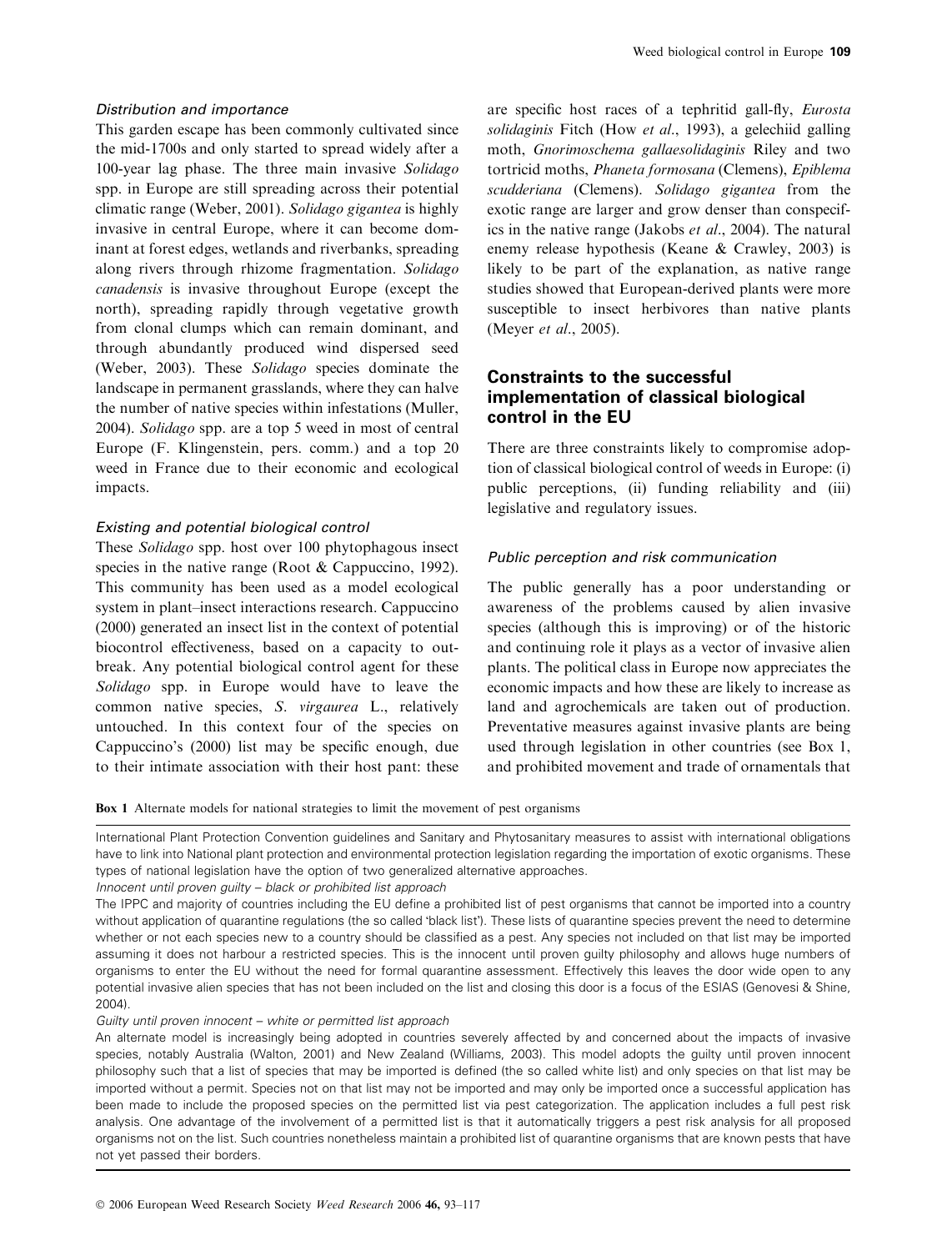are known invaders). Reducing this 'propagule pressure' is a key goal of the European Strategy for Alien Invasive Species (ESIAS; Genovesi & Shine, 2004), but given the long lag phases in plant invasions there are plenty of naturalized known weed species already present that have yet to enter their spreading and invasive phases.

Classical biological control provides a vital curative, albeit long-term, strategy and can only play a part in Europe if the public and its elected politicians are sympathetic to its use. General public understanding of the science behind biological control and the risks and potential benefits is unsatisfactory. For example, the gardening public, concerned about chemical use, is often happy to purchase even exotic biological control agents to control their glasshouse pests. Ask the same people whether they think the government should introduce exotic organisms to counter invasive weeds in their nearby river systems and their judgement may well differ. As politicians respond to the social values of the day, stakeholders engaging and educating the public in the benefits and risks of biological control and listening and responding to their concerns will be extremely important. Generally, the public and their representatives have become increasingly conservative, precautionary and risk averse as the level of human-induced environmental degradation has increased. They would often prefer to do nothing than take risks, yet in the case of invading alien plants doing nothing is not a low risk option. As has been seen in the genetically manipulated organism debate in Europe, the manner in which this knowledge transfer and associated debate is facilitated will be crucial to the level of acceptance. While issues relating to the use of biological control should gain public acceptance more easily, given its more ecological basis and long history of significant successes, sections of the public and their representatives may still remain hostile to any proposed deliberate introductions of exotic insects or pathogens.

Human nature is also biased with respect to appreciation and acceptance of organisms across different taxa. Plants are generally seen in a much more favourable light than insects or diseases. Most invertebrates are considered troublesome or provoke, what in a modern context is, irrational fear. Relatively few are appreciated for their use or beauty. This becomes more acute with respect to pathogens and diseases, where even the terms have negative connotations and led Freeman and Charudattan (1985) to coin the term 'pathophobia'. A new invasive disease or insect pest will always be perceived by the public as higher risk than a new invasive plant. The false perception that plants are easier so manage, based on ease of detection and rate of growth and spread, generally leads to a slower and smaller public response. The error of this is shown in the higher global impacts of weeds (Pimentel, 2002).

More recently, classical biological control of weeds has also undergone significant criticism from within the ecological and evolutionary scientific community (Louda et al., 1997; Strong, 1997), despite there being only a few predictable non-target impacts and the release decisions for the causal agents being made at a time when society was more risk accepting. Healthy scientific debate is crucial for progress, but scientists have lost public trust over the 20th century and such discussions are observed with suspicion and scepticism. What is lost in the arguments and perceptions, however, is that in order to achieve the current societal goals of reduced impacts of invasive species through the Convention on Biological Diversity (CBD), classical biological control can provide environmentally benign solutions and may be the only option in many cases. Whatever the endpoint for Europe, experience from other countries such as New Zealand shows some public consultation on the release of any new exotic organism is important within a balanced decision-making process based on benefits, risks and costs (Sheppard et al., 2003).

The *F. japonica* biological control programme in the UK is one example that appears to be gaining widespread public support. Constructive and balanced media interest has helped the public understand that, while doing nothing is not an option, the programme has no commercial aims or commitment to release agents. Its scientists simply aim to conduct a precautionary-based risk analysis whose merits will be assessed by the relevant authority (cf. Lonsdale et al., 2001).

## Funding

In many countries the question of who has responsibility for funding invasive weed management remains unclear (Ghosheh, 2005). Until governments take on assisting and managing this responsibility, funding for classical biological control will continue to prove hard to obtain. Stakeholders who suffer losses due to invasive species should logically drive the funding of biological control programmes. In the case of agricultural weeds, stakeholders are easy to identify. This is not the case for environmental weeds. The long-term nature and lack of immediate benefits from a classical programme further reduce interest and uptake. As the practice of classical biological control offers little or no commercial return (i.e. re-applications of biological control agents are of only limited relevance as effective long-term control arises from natural population growth and spread of the agents), it falls clearly within a 'public good' type of activity (i.e. it is in everyone's interest to have, but in no one's interest to provide). Classical biological control is often unjustly perceived as costly in its initial stages, with no guarantee of success and will therefore only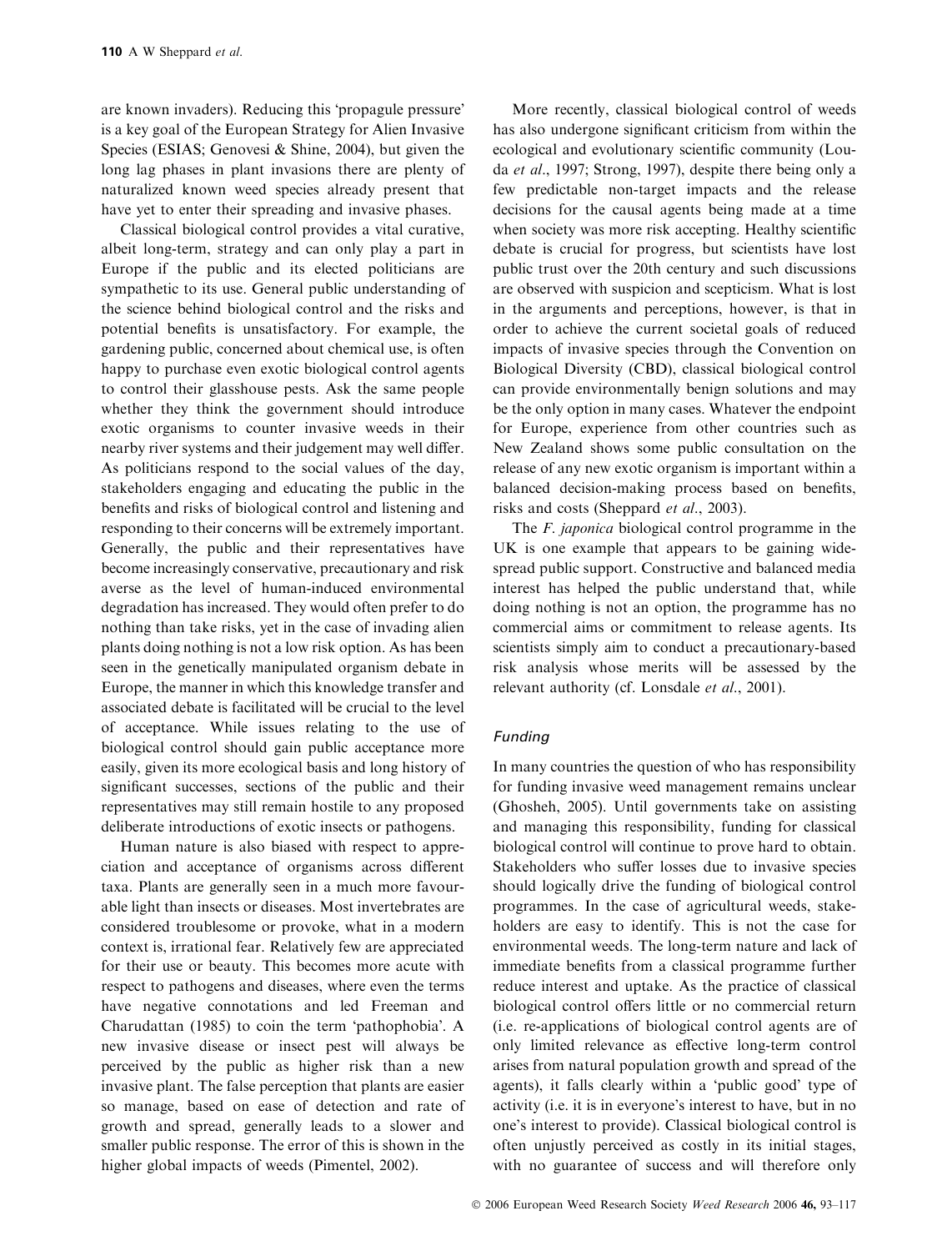really be possible with direct or indirect government support. For environmental and urban weeds this is even more apparent, so funding of biological control can only proceed with sympathetic, informed and joined up government. Such issues are not unique to biological control, however, as many forms of natural resource management have long-term benefit timeframes and require political incentives for their adoption.

Fortunately, there is also now a groundswell of interest in European Governments over the invasive species issue, partly due to their CBD commitments and a growing recognition that many species and their associated costs are getting out of control. In order to secure funding, the responsible government department(s) [often both the agricultural and environmental ministries (Sheppard et al., 2003)], need to be convinced of the high benefit– cost ratios of biocontrol, and it is here where stakeholders need to work with economists, as the analyses usually fall out heavily in favour of undertaking a biological control programme (e.g. CIE, 2000; Jetter, 2005).

# The legislative and regulatory framework for biological control in the EU

Shaw (2003) considered the challenges facing classical biological control in the UK and most of them apply equally well to Europe. The currently inconsistent division of responsibilities across government departments and regional versus national authorities in the EU makes effective control of invasive alien species a real challenge (Genovesi & Shine, 2004). This situation reduces the ability of any nation to produce a rapid eradication response to a new invader, increasing the likelihood of a full-scale invasion. This puts Europe in even greater longterm need for solutions like biological control to its current and future biological invaders. However, the lack of government structure that exacerbates this problem also hinders solution development through unclear funding channels and departmental responsibilities (Ghosheh, 2005). This is exemplified by the current  $F$ . *japonica* biological control programme in the UK, which is currently funded by a consortium of six partners after more than a decade of project development efforts.

# Plant pathogen biocontrol agents and EU directive 91/414/EU as updated by Council Directive 2005/25/EU

The governmental responsibility and regulatory framework that exists in the EU presents the use of plant pathogens in classical biological control with the exact opposite of the funding problem, by providing one central EU directive hindering their use. Although aimed at minimizing the use of chemicals by regulating

the placing of plant protection products on the market', the EU directive for chemical pesticide regulation 91/ 414/EU was originally written in such a way to include, by default, microorganisms as classical biological control agents, while at the same time being inappropriate. For example, the definitions section of the directive begins with a reference to the form in which plant protection products are supplied to 'the user' and the whole process revolves around 'label claims', yet there is no supply to users in classical biological control and no labels. That no specific consideration was given to microorganisms as classical biological control agents is perhaps not surprising, since, with no cases of classical biological control of weeds in Europe, the regulations for such cases would not have been anticipated. This situation, however, has been identified by Seier (2005) as totally inadequate.

A highly specific obligate plant pathogen released once in order to provide permanent control of the target weed generates no subsequent sales, but must still go through a regulatory assessment application designed for commercial non-specific herbicides. Such applications also require formal scientific data largely inappropriate (e.g. mammalian toxicity) or near impossible to obtain a priori (e.g. field efficacy versus current chemical alternatives) for the use of pathogens as classical biological control agents. The registration costs are also high, although some EU countries will reduce the costs of application – the UK currently has a pilot scheme with dossier assessment costs of £23 000 (c. 33 400 €). Such classical biological control agents are rarely 'silver bullets' but are normally used with a view to *reducing* chemical inputs, in line with a stated EU aim of reduction of chemical inputs to the environment, and yet such agents are blocked by inadequacies in the legislation aimed at stricter assessment of new pesticides. The consequence of 91/414/EU is wide-reaching and could prevent the use of plant pathogens in classical biological control in Europe, despite an impeccable worldwide safety record (Barton, 2004) and high levels of effectiveness (Charudattan, 2005).

Recent reviews of the 91/414/EU directive have split consideration of chemicals from microorganisms; however it would seem that entomopathogenic nematodes have been included with microorganisms, which could be considered another step in the wrong direction. There is clearly a need for a new directive or revisions covering classical biological control agents. As this would take considerable time, an interim measure would be for member states to apply the directive to only formulated products', thereby distinguishing between microorganisms considered for commercialization (requiring labels and storage information) and classical pathogen agents to be released once or only a few times in the public interest.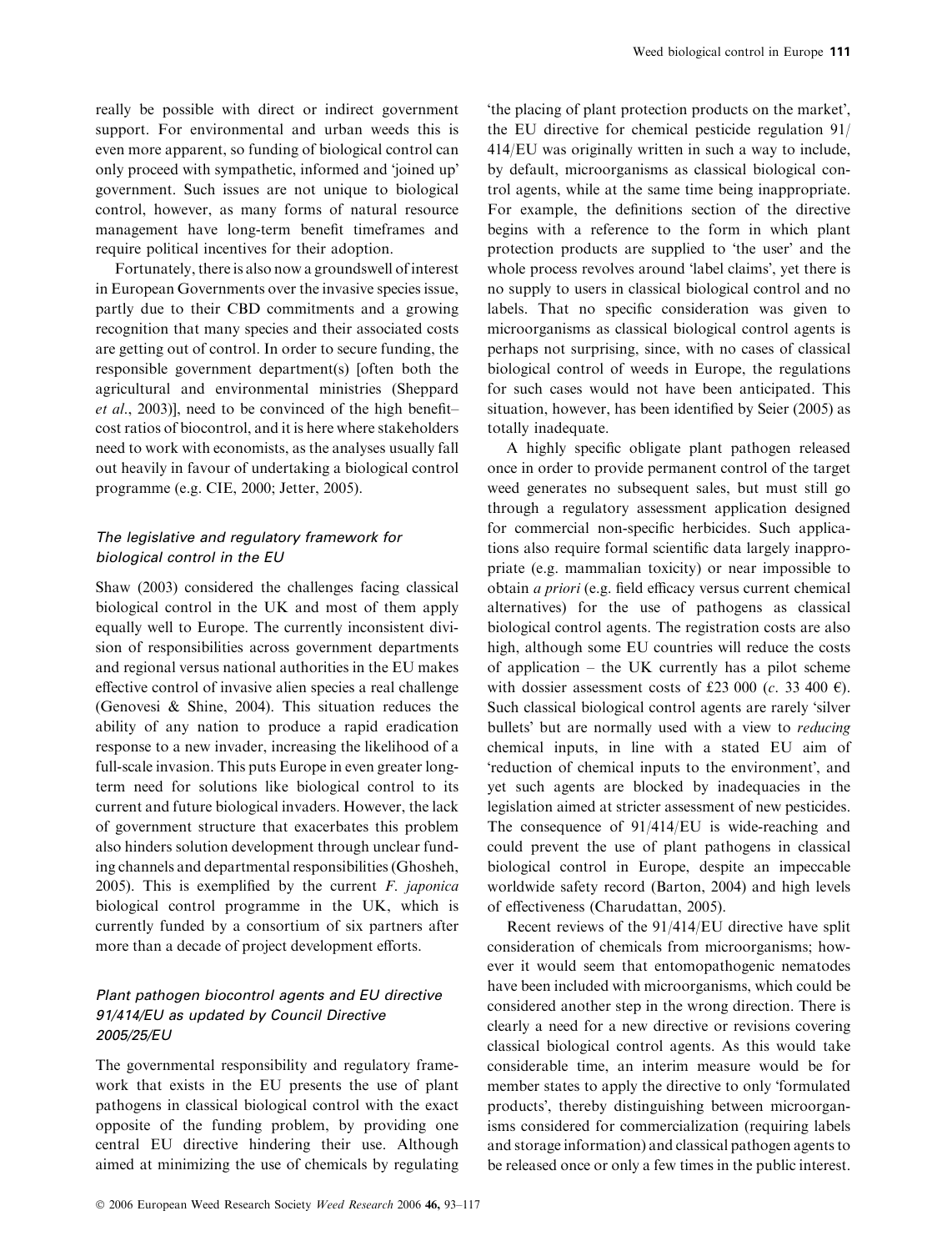# Arthropod biocontrol agents and EU directive 2000/ 29/EU

EU member countries are much freer to do as they wish for biological control using arthropods, indeed perhaps too free. European directive 2000/29/EU protects Europe against introductions and spread of black-listed known pests and harmful macroorganisms (as defined by the EU and its member countries) by their prohibition. However, any species not on the list (likely including all potential classical biological control agents and many potentially invasive plants) can be introduced without any formal risk assessment (see Box 1). There is, therefore, no EU level provision for assessing releases of beneficial exotic invertebrates, although work underway to harmonize this across the EU and define a 'positive list' of widely used organisms free of adverse effects (Bigler *et al.*, 2005). This goes some way to explaining why there have been 276 releases of 137 species of arthropod biological control agents recorded against arthropod pests in EU countries since 1901 in the BIOCAT database (Greathead & Greathead, 1992, updated to end 2004) and the odd negative spill-over effect for these agents (e.g. Roy et al., 2005). Given this, it is perhaps even more surprising that no arthropods have been released against a target weed. An explanation comes from an inherent greater general precaution over releases of herbivorous versus entomophagous arthropods because, as in the USA, the release agency would be legally responsible should any biological control agent cause economic loss or significant environmental damage (Miller & Aplet, 1993; Delfosse, 2005).

Each EU member state transposes and interprets the European Directive 2000/29/EU directive into their national legislation and this is leading to a process of developing regulatory procedures for the releases of invertebrate biological control agents (Genovesi & Shine, 2004; Bigler et al., 2005). Currently, there remains a wide divergence in such regulatory requirements. Of 19 countries surveyed, eight had implemented regulations, five were in the process of implementing them and six, including France and Italy, without regulations (Bigler et al., 2005). The UK and Portugal are the two countries currently most advanced in classical weed biological control research programmes. While the UK has such regulations in place, Portugal still does not.

EU countries should use the EPPO (2000) standards and the newly revised international advisory Guidelines for the Export, Shipment, Import and Release of Biological Control Agents and Organisms Claimed to be Beneficial', otherwise called the International Standards for Phytosanitary Measures, publication No. 3 or ISPM 3 (Kairo et al., 2003; Genovesi & Shine, 2004; IPPC, 2005), which also highlights the need for consul-

tation between relevant neighbouring countries. ISPM 3 is also inclusive of fungal agents, i.e. non-formulated microorganisms that are released with the expectation of establishment. It follows, therefore, that any National regulatory procedures developed by EU member states for the release of classical biological control agents, as a result of EU directive 2000/29/EU, and based on ISPM 3, should be technically capable of including both macro- and microorganism agents.

# The CBD and the ESIAS

Each signatory to the CBD has an obligation to 'prevent the introduction of, control or eradicate those alien species which threaten ecosystems, habitats and species (Decision VI/23 in 1992; http://www.biodiv.org/decisions/default.asp?lg=0&dec=VI/23). As part of this, the CBD emphasizes the need for signatories to invest in research and assessment of biological control as a management option. Classical biological control practitioners, as part of their studies, fulfil every requirement under the CBD guiding principle 10, relating to applying the precautionary approach to intentional introductions of exotic organisms. Unfortunately, such rigour is not always employed by other sectors involved in transborder movement of living organisms (plants in particular). It is no coincidence that the vast majority of invasive plants were introduced for the benefit of the gardener who unwittingly aided the invasion process. That same consumer is now becoming more aware of the impacts of their activities and of the threat posed by invasive species and this needs to pressure the supply chain to stop selling known invasive species and provide more information on the plants being sold.

Many European countries are waking up to the scale and impact of invasive alien species, as highlighted by the recent publication of the ESIAS (Genovesi & Shine, 2004) which aims to stem the flow. This document was developed under the Bern Convention and recommends the requirement of a 'grey list' of species posing unknown threats that need to be screened for risks before introduction, including classical biological control agents under ISPM 3. The structure of the strategy underlines the need for an holistic approach, based on the best use of existing resources (Genovesi, 2005). Only through the consideration and facilitation of classical biological control can countries fulfil their CBD obligations and implement the ESIAS.

# **Conclusions**

Classical biological control offers environmentally sound and public good solutions to some of Europe's worst alien invasive plants. It would assist EU commitments to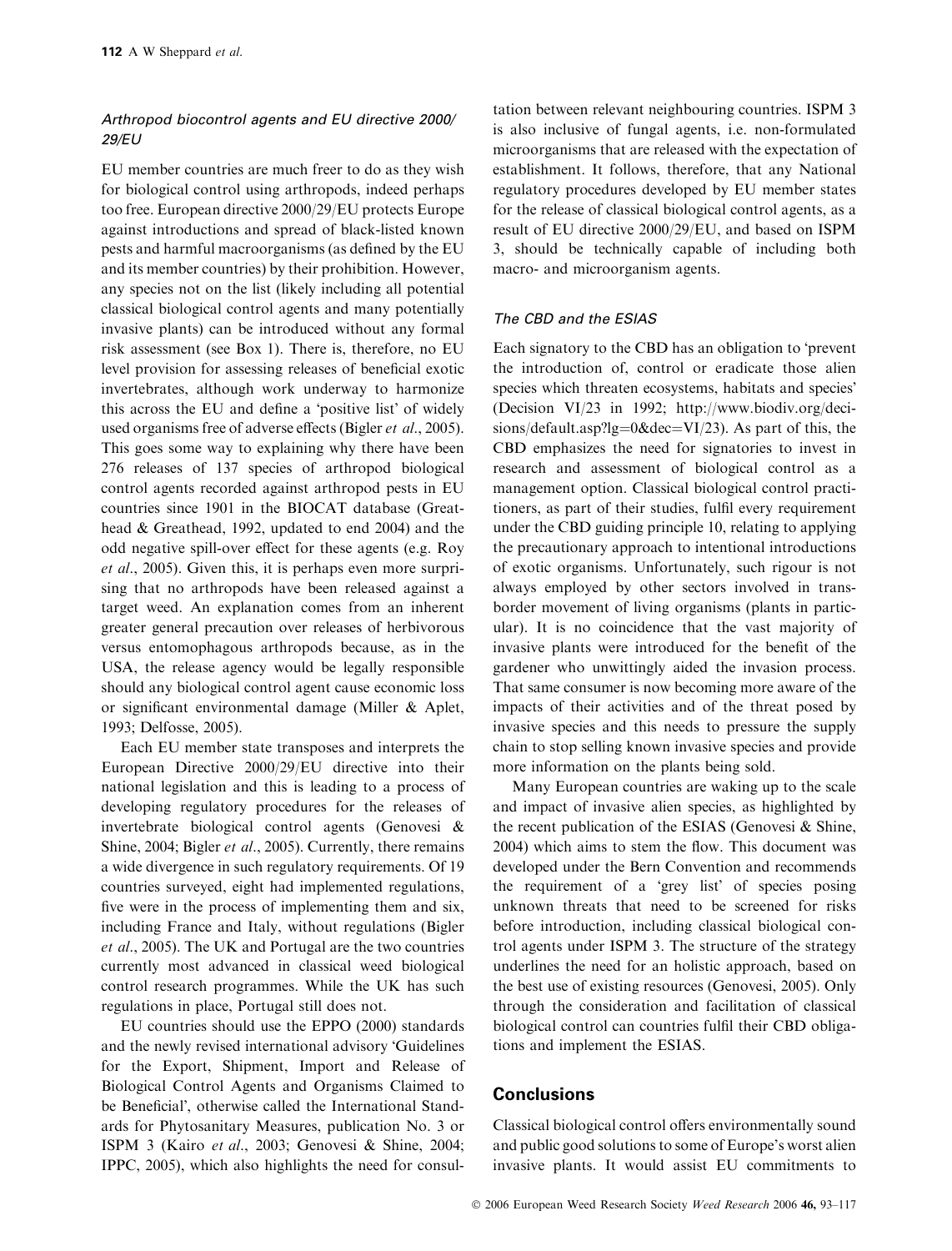reducing chemicals in the environment and controlling alien invasive species, while applying the precautionary approach to intentional introductions of such beneficial exotic organisms. Europe has no shortage of potential targets for classical biological control using coevolved exotic natural enemies. Indeed, some of these weeds have been subject to successful biological control elsewhere. This review highlights 20 of these and suggests, with the full support and in the context of the CBD and the ESIAS, the time is ripe for classical biological control of weeds to break into the mainstream, alongside public demand for action and national commitments to reduce chemical use and protect biodiversity. However, this will continue to be delayed if suitable government-assisted funding streams are not established alongside processes for assessing conflicts of interest and raising public awareness on the issue of the costs of invasive species and the available solutions to them. Furthermore, the EU and its member states need to enact legislation and associated regulations as recommended under the ESIAS for restricting the importation of harmful and potentially harmful exotic organisms. Appropriate regulations can still allow releases of beneficial exotic species used in classical biological control, based on ISPM 3 and EPPO standards (2000) of risk assessment. By doing so, the EU would ensure all biocontrol agents proposed for release meet international risk analysis standards. The use of plant pathogens as classical biological control agents in the EU needs to be facilitated more than any other agent type through revision of the 91/414/EU directive, or at least its interpretation by member states, so that it is only applied as originally intended to formulated products. Rapid progress must be made, if all the invasive alien species management tools are to be available and Europe is to catch up with the rest of the world.

# Acknowledgements

John Hoffmann, University of Cape Town for the photographs of Trichilogaster acaciaelongifoliae and its galls on Acacia longifolia and Nod Kay and J. Barran for the photographs of Cleopus japonicus on Buddleja davidii in Fig 1.

# References

- Aboucaya A (2004) Listes des plantes exotiques invasives sur le territoire français métropolitain. In: Plantes Invasives en France (ed. S Muller), 119-123. Muséum National d'Histoire Naturelle, Paris.
- Allen HH (1961) Flora of New Zealand, Vol. 1. Government Printer, Wellington, New Zealand.
- BAAS WJ & DUISTERMAAT HL (1999) The invasion of floating pennywort (Hydrocotyle ranunculoides L.f.) in the Netherlands, 1996–1998. Gorteria 25, 77–82.
- BAILEY JP (1994) Reproductive biology and fertility of Fallopia japonica (Japanese Knotweed) and its hybrids in the British Isles. In: The Ecology and Management of Invasive Riverside Plants (eds. LC de Wall, LE Child, PM Wade & JH Brock), 141-158. John Wiley & Sons, Chichester, UK.
- BARTON J (2004) How good are we at predicting the field hostrange of fungal pathogens used for classical biological control of weeds? Biological Control 31, 99–122.
- BEERLING DJ (1991) The testing of concrete revetment blocks resistant to growths of Reynoutria japonica (Japanese knotweed). Water Research 24, 495–498.
- Bigler F, Loomans A & VAN Lenteren J (2005) Harmonization of the regulations of invertebrate biological control agents in Europe. In: Second International Symposium on Biological Control of Arthropods (ed. MS Hoddle), 692–700. FHTET-2005-08, USDA Forest Service, USA.
- Bisognano JD, McGrody KS & Spence AM (2005) Myocarditis from the Chinese Sumac Tree. Annals of Internal Medicine 143, 159–160.
- BOUHACHE M & TANJI A (1985) Evaluation du stock en semences de la morelle jaune (Solanum elaeagnifolium Cav.) dans le sol du Tadla (Maroc). Weed Research 25, 11–14.
- Boyd JW, MURRAY DS & TYRL RJ (1984) Silverleaf nightshade, Solanum elaeagnifolium, origin, distribution, and relation to man. Economic Botany 38, 210-216.
- BROUWER E & DEN HARTOG C (1996) Crassula helmsii (Kirk) Cockayne, an adventive species on temporarily exposed sandy banks. Gorteria 22, 149-152.
- Brunel S & Tison J-M (2006) Compilation of available invasive plant lists in the Mediterranean basin and comparison with other Mediterranean regions of the world. In: Proceedings of the International Workshop on Invasive Plants in Mediterranean Type Regions of the World. (ed. S Brunel), Council of Europe Publishing, Strasbourg (in press).
- CABI (2004) Crop Protection Compendium, 2004 edition. CAB International, Wallingford, UK.
- CABI (2005) Switzerland Centre Annual Report 2004. CABI Bioscience, Delémont, Switzerland.
- Cappuccino N (2000) Oviposition behaviour of insects used in the biological control of weed. In: Proceedings of the X International Symposium on Biological Control of Weeds (ed. NR Spencer), 521–531. Montana State University, Bozeman, Montana, USA.
- Cesar AJ (2005) Melding ecology, classical weed biocontrol and plant microbial ecology can inform improved practices in controlling invasive plant species. Biological control 35, 240–245.
- CHABOUDEZ P & SHEPPARD AW (1995) Are particular weeds more amenable to biological control? A reanalysis of mode of reproduction and life history. In: Biological Control of Weeds, Proceedings of the VIIIth International Symposium on Biological Control Weeds (eds ES Delfosse & RR Scott), 95– 102. CSIRO Publications, Melbourne, Australia.
- CHARUDATTAN R (2005) Ecological, practical, and political inputs into selection of targets: what makes a good biological control target? Biological Control 35, 183–196.
- CHILD LE & WADE PM (2000) The Japanese Knotweed Manual. Packard Publishing, Chichester, UK.
- CHITTKA I & SCHÜRKENS S (2001) Successful invasion of a floral market. Nature 411, 653.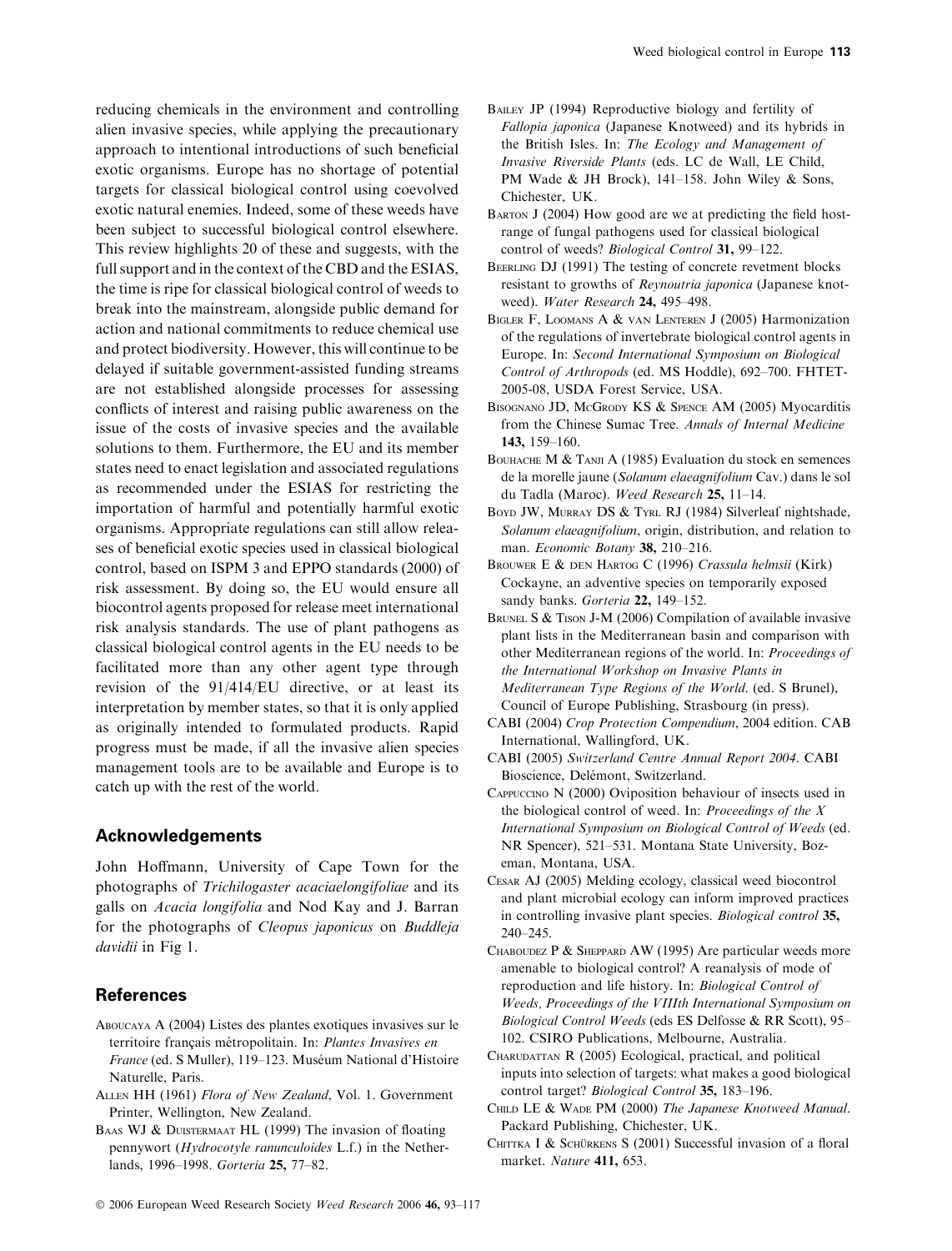CIE (2000) The CRC for Weed Management Systems: An Impact Assessment. A Report by the Centre for International Economics. CRC for Weed Management Systems Technical Series No. 6, Glen Osmond, Australia.

Cilliers CJ (1999a) Lysathia n.sp. (Coleoptera: Chrysomelidae), a host-specific beetle for the control of the aquatic weed Myriophyllum aquaticum (Haloragaceae) in South Africa. Hydrobiologia 415, 271–276.

Cilliers CJ (1999b) Biological control of parrot's feather, Myriophyllum aquaticum (Vell.) Verdc. (Haloragaceae), in South Africa. In: Biological Control of Weeds in South Africa (1990–1998) (eds T Olckers & MP Hill), African Entomology Memoir No. 1, 113–118. Entomological Society of Southern Africa, Hatfield, South Africa.

Clegg LM & Grace J (1974) The distribution of Heracleum mantegazzianum (Somm.et Lev.) near Edinburgh. Transactions of the Botanical Society of Edinburgh 42, 223–229.

Clement EJ & Foster MC (1994) Alien Plants of the British Isles. Botanical Society of the British Isles, London, UK.

CORDO HA  $&$  DELOACH CJ (1982) Notes on the weevils Tyloderma, Auleutes, and Onychylis that feed on Ludwigia and other aquatic plants in southern South America. Coleopterists Bulletin 36, 291–297.

CORDO HA, DELOACH CJ & FERRER R (1982) The weevils Lixellus, Tanysphiroideus, and Cyrtobagous that feed on Hydrocotyle and Salvinia in Argentina. Coleopterists Bulletin 36, 279–286.

Crawley MJ (1987) What makes a community invasible? In: Colonisation Succession and Stability (eds AJ Gray, MJ Crawley & PJ Edwards), 429–454. Blackwell, Oxford, UK.

Crawley MJ (1989) The successes and failures of weed biocontrol using insects. Biocontrol News and Information 10, 213–223.

Crawley M (ed.) (1997) Plant Ecology, 2nd edn. Blackwell Science, Oxford, UK.

CRONK QCB & FULLER JL (1995) Invasive Plants: the Threat to Natural Ecosystems Worldwide. Chapman & Hall, London, UK.

CUEVAS MEDINA A (2000) Biological control of the weed 'palo de agua' in rice with Coleoptera. Arroz 49, 14-18.

DAUMANN E (1967) Zur Bestaubungs- und Verbreitungsökologie dreier Impatiens-Arten. Preslia 39, 43–58.

Dawson FH (1994) The spread of Crassula helmsii (Kirk) Cockayne in Britain. In: Ecology and Management of Invasive Riverside Plants (eds LC de Waal, LE Child, PM Wade & JH Brooks), 1–14. John Wiley & Sons, Chichester, UK.

DAWSON FH & WARMAN EA (1987) Crassula helmsii (T. Kirk) Cockayne: is it an aggressive alien plant in Britain? Biological Conservation 42, 247–272.

DEFRA (2003) Review of Non-native Species Policy – Report of the Working Group. Department for Environment, Food and Rural Affairs, London (http://www.defra.gov.uk/wildlifecountryside/resprog/findings/non-native/report.pdf).

DEFRA (2004) Phytophthora kernoviae (also known as P. kernovii) – Background and Diary of Main Events. Department for Environment, Food and Rural Affairs, London (http://www.defra.gov.uk/planth/pkernovii1.htm).

Delfosse ES (2005) Risk and ethics in biological control. Biological Control 35, 319–329.

Dennill GB, Donnelly D, Stewart K & Impson FAC (1999) Insect agents used for the biological control of Australian Acacia species and Paraserianthes lophanta (Willd.) Nielsen (Fabacea) in South Africa. In: Biological Control of Weeds in South Africa (1990–1999) (eds T. Olckers & MP Hill), African Entomology Memoir No. 1, 125–128. Entomological Society of Southern Africa, Hatfield, South Africa.

DREVER JC & HUNTER JA (1970) Giant Hogweed dermatitis. Scottish Medical Journal 15, 315-319.

Duso C, FONTANA P & TIRELLO P (2005) Spread of the gall midge Obolodiplosis robiniae (Haldeman) injurious to black locust in Italy and Europe. Informatore Fitopatologico 55, 30–33.

ELIÁS P (1995) Stem fungal disease (Puccinia komarowii) on Impatiens parviflora in Slovakia: effects on population dynamics and its role in regulations of plant populations. Carinthia II, Sonderheft 53, 14–16.

ELTON CS (1958) The Ecology of Invasions of Animals and Plants. Methuen, London, UK.

EPPO (1999) First Import of Exotic Biological Control Agents for Research Under Contained Conditions. European and Mediterranean Plant Protection Organization Standards Safe Use of Biological Control PM 6/1(1) (ftp://server.oepp.eppo.fr/EPPO\_STANDARDS/PM6\_BIOCONTL/pm6- 01-e.doc).

EPPO (2000) Import and Release of Exotic Biological Control Agents. European and Mediterranean Plant Protection Organization Standards Safe Use of Biological Control PM 6/2(1) (ftp://server.oepp.eppo.fr/EPPO\_STANDARDS/ PM6\_BIOCONTL/pm6-02-e.doc).

EPPO (2005) European and Mediterranean Plant Protection Organisation Invasive Species Alert List. Website http:// www.eppo.org/QUARANTINE/Alert\_List/alert\_list.htm.

Esler AE (1988) The naturalisation of plants in urban Auckland, New Zealand. 5. Success of the alien species. New Zealand Journal of Botany 26, 565-584.

Evans HC (2002) Biological control of invasive alien weeds using fungi, with particular reference to Rhododendron ponticum in the British Isles. In: Rhododendrons in Horticulture and Science. International Rhododendron Conference, Edinburgh (eds G Argent & M McFarlane), 8–19. Royal Botanic Garden Edinburgh, Edinburgh, UK.

Evans HC & Ellison CA (2003) The new encounter concept: centres of origin, host specificity and plant pathogens. In: XI International Symposium on Biological Control of Weeds (eds JM Cullen, DT Briese, DJ Kriticos, WM Lonsdale, L Morin & JK Scott), 42–47. CSIRO Entomology, Canberra, Australia.

FORNO IW & JULIEN MH (2000) Success in biological control of aquatic weeds by arthropods. In: Biological Control: Measures of Success (eds G Gurr & S Wratten), 159–188. Kluwer Academic Publishers, Dordrecht, The Netherlands.

FORT N, BRUNEL S, MAILLET J & SHEPPARD AW (2004) Etudes préliminaires à l'utilisation du puceron Aphis jacobaeae Schrank comme agent de lutte biologique contre une plante envahissante: le Séneçon du Cap, Senecio inaequidens DC. In: Annales XIIeme Colloque International sur la Biologie des Mauvaises Herbes, 383–391. INRA, Dijon, France.

Fowler SV (2000) Trivial and political reasons for the failure of classical biological control of weeds: a personal view. In: Proceedings of the X International Symposium on Biological Control of Weeds (ed. NR Spencer), 169–172. Montana State University, Bozeman, Montana, USA.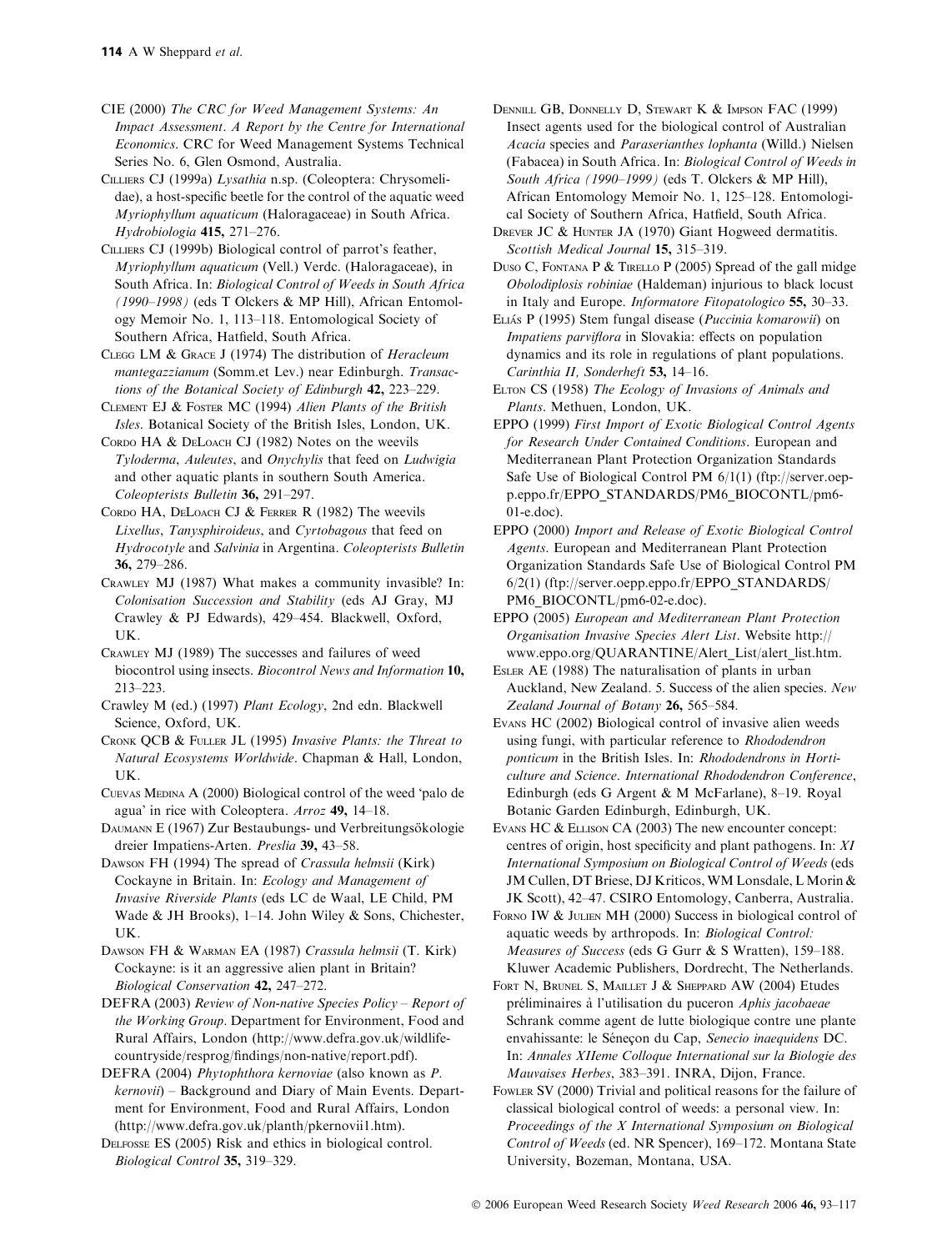FOWLER SV & HOLDEN ANG (1994) Classical biological control of exotic invasive weeds in riparian and aquatic habitats – practice and prospects. In: Ecology and Management of Invasive Riverside Plants(edsLC deWaal, LE Child, PMWade & JH Brooks), 173–182. John Wiley & Sons, Chester, UK.

FREEMAN TE & CHARUDATTAN R (1985) Conflicts in the use of plant pathogens as biocontrol agents for weeds. In: Proceedings of the VI International Symposium on the Biological Control of Weeds (ed. ES Delfosse), 351–357. Agriculture Canada, Ottawa, Canada.

Genovesi P (2005) A strategy to prevent and mitigate the impacts posed by invasive alien species in Europe. In: Biological Invasions – From Ecology to Control (eds W Nentwig, S Bacher, MJW Cock, H Dietz, A Gigon & R Wittenberg), Neobiota 6, 145–148.

Genovesi P & Shine C (2004) European Strategy on Invasive Alien Species. Nature and Environment, n. 137, t-pv (2003)7. Council of Europe Publishing, Strasbourg.

Ghosheh HZ (2005) Constraints in implementing biological weed control: a review. Weed Biology and Management 5, 83–92.

Greathead DJ & Greathead AH (1992) Biological control of insect pests by insect parasitoids and predators: the BIOCAT database. Biocontrol News & Information 13, 61N–68N.

HATCHER PE & ALEXANDER KNA (1994) The status and conservation of the netted carpet Eustroma reticulatum (Denis & Schiffermueller, 1775) Lepidoptera: Geometridae), a threatened moth species in Britain. Biological Conservation 67, 41–47.

Heisey RM (1996) Identification of an allelopathic compound from Ailanthus altissima (Simaroubaceae) and characterization of its herbicidal activity. American Journal of Botany 83, 192–200.

HICKMAN JC (1993) The Jepson Manual. University of California Press, Berkeley, CA.

HILL MP (1999) Biological control of red water fern, Azolla filiculoides Lamarck (Pteridophyta: Azollaceae), in South Africa. In: Biological Control of Weeds in South Africa (1990–1998), African Entomology Memoir No. 1 (eds T Olckers & MP Hill), 119–124. Entomological Society of Southern Africa, Hatfield, South Africa.

HILL MP & OBERHOLZER IG (2002) Laboratory host range testing of the flea beetle, Pseudolampsis guttata (LeConte) (Coleoptera: Chrysomelidae), a potential natural enemy for red water fern, Azolla filiculoides Lamarck (Pteridophyta: Azollaceae) in South Africa. Coleopterists Bulletin 56, 79–83.

HILL RL, GORDON AJ & NESER S (2000) The potential role of Bruchophagus acaciae (Cameron) (Hymenoptera: Eurytomidae) in the integrated control of Acacia species in South Africa. In: Proceedings of the X International Symposium on Biological Control of Weeds (ed. NR Spencer), 919–929. Montana State University, Bozeman, Montana, USA.

HOFFARD WH (1992) Insect pests of black locust. In: Proceedings of an International Conference of Black Locust: Biology, Culture, and Utilization (eds JW Hanover, K Miller & S Plesko), 44–49. Michigan State University, East Lansing, MI, USA.

HOLM L, PANCHO JV, HERGERGER JP & PLUCKNETT DL (1979) A Geographical Atlas of World Weeds. John Wiley & Sons, New York.

How ST, Abrahamson WG & Craig TP (1993) Role of host plant phenology in host use by Eurosta solidaginis (Diptera:

Tephritidae) on Solidago (Compositae). Environmental Entomology 22, 388–396.

Hu YF, Li HM, Guo SZ, Xu RM & Lu BL (1989) Cultivation of a fern, Azolla filiculoides, in rice fields for mosquito control. Chinese Journal of Biological Control 5, 104–106.

IPPC (2005) Guidelines for the Export, Shipment, Import and Release of Biological Control Agents and Other Beneficial Organisms. International Standards for Phytosanitary Methods. Secretariat of the International Plant Protection Convention, FAO Rome ICPM-7 Publication No. 3 (http:// www.ippc.int/cds\_upload/1118408473107\_ISPM3\_ 2005.pdf).

JAKOBS G, WEBER E & EDWARDS PJ (2004) Introduced plants of the invasive Solidago gigantea (Asteraceae) are larger and grow denser than conspecifics in the native range. Diversity and Distributions 10, 11–19.

JENSEN KIN (1991) The use of *Colletotrichum* species in biological weed control. In: Proceedings of the 38th Annual Meeting of the Canadian Pest Management Society, Fredericton, NB, Canada, 27–31.

JETTER KM (2005) Economic framework for decision making in biological control. Biological Control 35, 348–357.

JULIEN MH & GRIFFITHS MW (1998) Biological Control of Weeds: a World Catalogue of Agents and Their Targets, 4th edn. CABI, Wallingford, UK.

JULIEN MH, KERR JD & CHAN RR (1984) Biological control of weeds: an evaluation. Protection Ecology 7, 3-25.

KAIRO MTK, COCK MJW & QUINLAN MM (2003) An assessment of the use of the Code of Conduct for the Import and Release of Exotic Biological Control Agents (ISPM No. 3) since its endorsement as an international standard. Biocontrol News & Information 24, 15N-27N.

KAY M & SMALE MC (1990) The potential for biological control of Buddleja davidii Franchet in New Zealand. In: Alternatives to the Chemical Control of Weeds (eds C Bassett, LJ Whitehouse & JA Zabkiewicz), 29–33. Forestry Research Institute Bulletin No. 155, Rotorua, New Zealand.

Keane RM & Crawley MJ (2003) Exotic plant invasions and the enemy release hypothesis. Trends in Ecology and Evolution 17, 164–170.

Kowarik I (1990) Zur Einfuhrung und Ausbreitung der Robinie (Robinia pseudoacacia L.) in Brandenburg und zur Geholzsukzession ruderaler Robinienbestande in Berlin. Verhandlungen des Berliner Botanischen Vereins 8, 33–67.

KOWARIK I (2003) Biologische Invasionen: Neophyten und Neozoen in Mitteleuropa. Verlag Eugen Ulmer, Stuttgart.

Leach J & Dawson FH (2001) Is resistance futile? The battle against Crassula helmsii. Journal of Practical Ecology and Conservation 4, 1–17.

Lennox CL, Morris MJ & Wood AR (1999) StumpoutTM – Commercial production of a fungal inoculant to prevent regrowth of cut wattle stumps in South Africa. In: Proceedings of the X International Symposium on Biological Control of Weeds (ed. NR Spencer), 169–172. Montana State University, Bozeman, Montana, USA.

LONSDALE WM, BRIESE DT & CULLEN JM (2001) Risk analysis and weed biological control. In: Evaluating Indirect Ecological Effects of Biological Control (eds E Wajnberg, JK Scott & PC Quimby), 185–210. CABI Publishing, Wallingford, UK.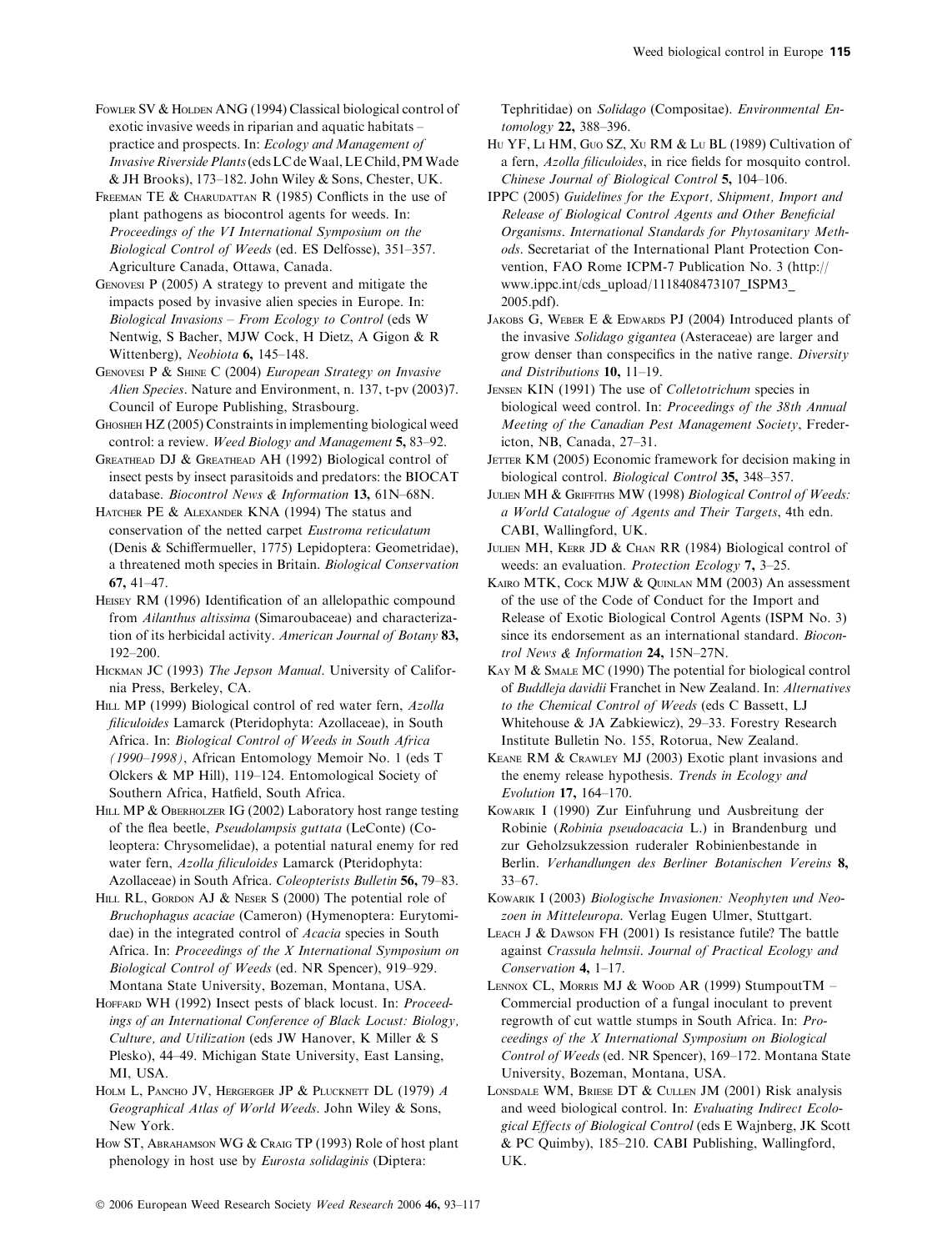- LÓPEZ-GARCÍA MC & MAILLET J (2005) Biological characteristics of an invasive south African species. Biological Invasions 7, 181–194.
- LOUDA SM, KENDALL D, CONNOR J & SIMBERLOFF D (1997) Ecological effects of an insect introduced for the biological control of weeds. Science 277, 1088-1090.
- Louda SM, Pemberton RW, Johnson MT & Follett PA (2003) Nontarget effects  $-$  the Achilles' heel of biological control? Retrospective analyses to reduce risk associated with biocontrol introductions. Annual Review of Entomology 48, 365–396.
- LOWE S, BROWNE M, BOUDJELAS S & DE POORTER M  $(2000)$  100 of the World's Worst Invasive Alien Species: A Selection from the Global Invasive Species Database. Invasive Species Specialist Group (ISSG), a specialist group of the Species Survival Commission (SSC) of the World Conservation Union (IUCN), University of Auckland, New Zealand (http://www.issg.org/booklet.pdf).
- MABBERLEY DJ (1987) The Plant Book; a Portable Dictionary of the Higher Plants. CUP, Cambridge UK.
- Mack RN (2001) Motivations and consequences of the human dispersal of plants. In: The Great Reshuffling: Human Dimensions of Invasive Species (ed. JA McNeely), 23–34. IUCN, Cambridge, UK.
- MANCHESTER SJ  $&$  BULLOCK JM (2000) The impacts of non-native species on UK biodiversity and the effectiveness of control. Journal of Applied Ecology 37, 845–864.
- MANDÁK B, PYŠEK P & BÍMOVÁ K (2004) History of the invasion and distribution of Reynoutria taxa in the Czech Republic: a hybrid spreading faster than its parents. Preslia, Praha 76, 15–64.
- Maruta E (1983) Growth and survival of current-year seedlings of Polygonum cuspidatum at the upper distribution limit on Mt. Fuji. Oecologia 60, 316–320.
- McFADYEN REC (1998) Biological control of weeds. Annual Review of Entomology 43, 369–393.
- McGregor MA, Bayne DR, Steeger JG, Webber EC & REUTEBUCH E (1996) The potential for biological control of water primrose (*Ludwigia grandiflora*) by the water primrose flea beetle (Lysathia ludoviciana) in the southeastern United States. Journal of Aquatic Plant Management 34, 74–76.
- Mejías JA, Arroyo J & Ojeda F (2002) Reproductive ecology of Rhododendron ponticum (Ericaceae) in relict Mediterranean populations. Botanical Journal of the Linnean Society 140, 297–311.
- MEYER G, CLARE R & WEBER E (2005) An experimental test of the evolution of increased competitive ability hypothesis in goldenrod, Solidago gigantea. Oecologia 144, 299–307.
- MILLER A (1984) The distribution and ecology of *Buddleia* davidii Franch in Britain, with particular reference to conditions supporting germination and the establishment of seedlings. DPhil thesis, Council for National Academic Awards, Oxford Polytechnic, Oxford, UK.
- MILLER M & APLET G (1993) Biological control: a little knowledge is a dangerous thing. Rutgers Law Review 45, 285–334.
- MILNE RI (2004) Phylogeny and biogeography of Rhododendron subsection Pontica, a group with a tertiary relict distribution. Molecular Phylogenetics and Evolution 33, 389–401.
- MILNE RI  $&$  Abbott RJ (2000) Origin and evolution of invasive naturalized material of Rhododendron ponticum L. in the British Isles. Molecular Ecology 9, 541–556.
- Mooney HA, Mack RN, McNeely JA, Neville LE, Schei PJ & Waage JK (2005) Invasive Alien Species: a New Synthesis. Island Press, Washington, DC, USA.
- Morris MJ (1999) The contribution of the gall-forming rust fungus *Uromycladium tepperianum* (Sacc.) McAlp. to the biological control of Acacia saligna (Labill.) Wendl. (Fabaceae) in South Africa. In: Biological Control of Weeds in South Africa (1990–1999). African Entomology Memoir No. 1 (eds T Olckers & MP Hill), 125–128. Entomological Society of Southern Africa, Hatfield, South Africa.
- MULLER S (ed.) (2004) Plantes Invasives en France. Muséum National d'Histoire Naturelle (Patrimoines naturels, 62), Paris.
- MÜLLER-SCHÄRER H & SCHEEPENS PC (1997) Biological control of weeds in crops: a coordinated European research programme (COST-816). Integrated Pest Management Reviews 2, 45–50.
- MÜLLER-SCHÄRER H, SCHAFFNER U & STEINGER T (2004) Evolution in invasive plants and implications for biological control. Trends in Ecology & Evolution 19, 417–422.
- Myers JH & Bazely D (2003) Ecology and Control of Introduced Plants. CUP, Cambridge, UK.
- NIELSEN C, RAVN HP, NENTWIG W & WADE M (eds) (2005) The Giant Hogweed Best Practice Manual: Guidelines for Management and Control of an Invasive Weed in Europe. Forest & Landscape Denmark, Hoersholm.
- OECD (2004) Guidance for Information Requirements for Regulation of Invertebrates as Biological Control Agents (IBCAs). Organisation for Economic Co-operation and Development, Environment Directorate, Environment, Health and Safety Publications, Series on Pesticides No. 21 (ENV/JM/MONO(2004)1), Paris, France (http://www.oecd.org/dataoecd/6/20/28725175.pdf).
- Olckers T & Hoffmann JH, Moran VC, Impson FAC & Hill MP (1999) The initiation of biological control programmes against Solanum elaeagnifolium Cavanilles and S. sisymbriifolium Lamarck (Solanaceae) in South Africa. In: Biological Control of Weeds in South Africa (1990–1999), African Entomology Memoir No. 1 (eds T Olckers & MP Hill), 55– 63. Entomological Society of Southern Africa, Hatfield, South Africa.
- PACYNIAK C (1981) Locust tree in conditions of Polish forest environment. Roczniki Akademii Rolniczej w Poznaniu 111, 1–85.
- PEMBERTON RW (2000) Predictable risk to native plants in weed biological control. Oecologia 125, 489–494.
- PIMENTEL D (ed.) (2002) Biological Invasions: Economic and Environmental Costs of Alien Plant, Animal, and Microbe Species. CRC Press, Boca Raton, FL, USA.
- PYŠEK P (1991) Heracleum mantegazzianum in the Czech Republic: the dynamics of spreading from the historical perspective. Folia Geobotanica & Phytotaxonomica 26, 439-454.
- PYŠEK P & PYŠEK A (1995) Invasion by Heracleum mantegazzianum in different habitats in the Czech Republic. Journal of Vegetation Science 6, 711–718.
- RANDALL RP (2002) A Global Compendium of Weeds. RG and FJ Richardson, Melbourne, Australia.
- REINHARDT F, HERLE M, BASTIANSEN F  $&$  Streit B (2003)  $Ökonomische Folgen der Ausbreitung von Neobiota. For$ schungsbericht 201 86 211, Umweltbundesamt, Berlin,